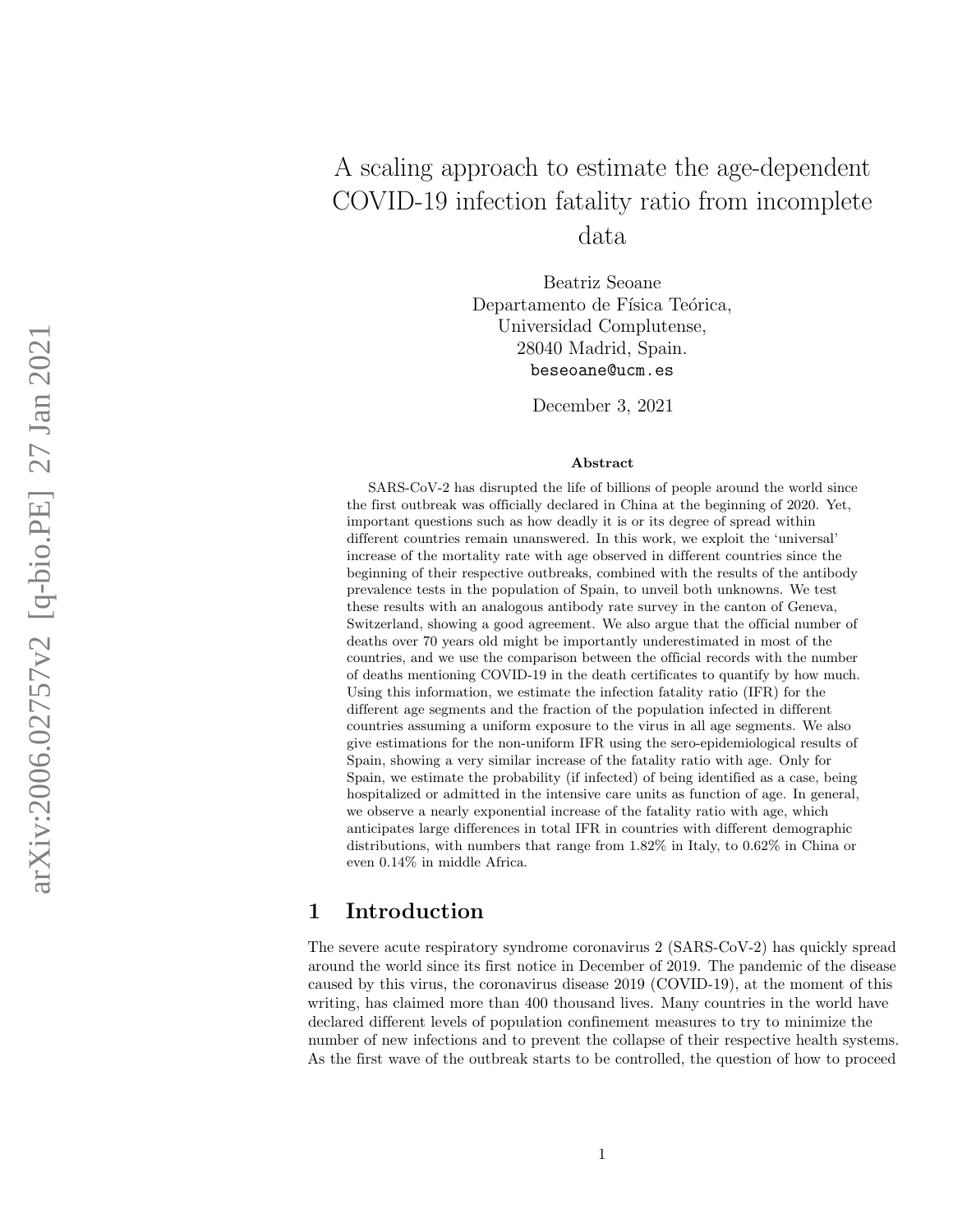next arises. The daily number of deaths is progressively decreasing in Europe, and with it, the majority of the countries are starting to release the national lock-downs. The design of future strategies will be sustained on the evolution of the official statistics, and the problem is that these statistics are very defective and incomplete. This is so because, on the one hand, the total number official cases is strongly limited by each country's screening capacity, which means that only a small fraction of the total infections is correctly identified (typically those presenting symptoms above a certain level of severity fixed by each country's policy). On the other hand, the shortage of screening tests and an overwhelmed health system also tend to underestimate the number of deaths in the official records. The actual degree of under-counting for both measures is unknown and most likely country dependent, combined with the fact that the pandemic is still on going, results in largely irreconcilable case fatality ratios (CFR) all over the world [\[1](#page-16-0)[–3\]](#page-17-0).

Efforts have been made to determine the clinical severity of the virus  $[4-8]$  $[4-8]$  and its dependence with factors such as age [\[9\]](#page-17-3), sex [\[10\]](#page-17-4) or comorbidities  $[11-13]$  $[11-13]$ , but determining precisely how deadly this virus is remains hard [\[14,](#page-17-7) [15\]](#page-17-8). Many different solutions using the available data have been proposed to extract the correct CFR  $[2, 16-21]$  $[2, 16-21]$  $[2, 16-21]$ , estimate the number of infections  $[22, 23]$  $[22, 23]$  or the infection fatality ratio [\[24–](#page-18-3)[27\]](#page-18-4). Even the results of some early sero-epideomiological tests sampling the population degree of immunity have been strongly controversial [\[28,](#page-18-5) [29\]](#page-18-6). Probably the most reliable estimations for the infection fatality ratio (IFR, the probability of dying once infected) as a function of the patient's age, were proposed by Verity et al. in Ref. [\[25\]](#page-18-7) using the data from 4999 individual cases in mainland China and exported cases outside China. The ratios obtained were further validated with the reported cases in the Diamond Princess cruise ship [\[30\]](#page-18-8). Yet, these estimations were based on two assumptions. Firstly, a perfect detection of all the infections among people in their fifties, a debatable hypothesis given the difficulty of systematically identifying all the mild and asymptomatic infections. And second, that the virus had spread uniformly within the population of all ages, which is rather improbable because they were analyzing mainly infections among travelers (that tend to be younger). Nevertheless, the picture is clear, the lethality of the virus increases sharply with the patients' age, being particularly deadly for elderly people and mild for kids.

In the absence of a reliable number of confirmed infections, most of the statistics have focused on the number of deaths, which are expected to be a fraction of the first one. But deaths are much less common than infections, which means that in order to estimate correctly the infections, one needs a very accurate death counting. In this sense, it is widely accepted that the number of real deaths linked to COVID-19 is noticeably larger than what officials statistics say [\[31,](#page-19-0) [32\]](#page-19-1), but estimating precisely how much is hard and will likely depend strongly on the country data collection policy and capacity. One can try to estimate the size of this discrepancy from the excess mortality observed since the beginning of the pandemic in the public death records. This approach, though apparently infallible, is not without difficulties. Indeed, in most of the countries, the epidemic peak took place at the same time as that of the lock-down measures, which means that, on the one hand, the mortality for accidents and injuries has decreased [\[33](#page-19-2)[–36\]](#page-19-3), and on the other hand, the health system being under a lot of stress, the mortality linked to lack of medical assistance for other diseases has strongly increased too [\[37\]](#page-19-4). Correcting these effects in the reference mortality trend requires a careful an exclusive analysis.

# 2 Materials and Methods

In this work, we attempt to estimate the IFR as function of age using scaling arguments relating the cumulative number of deaths reported in different countries and age groups.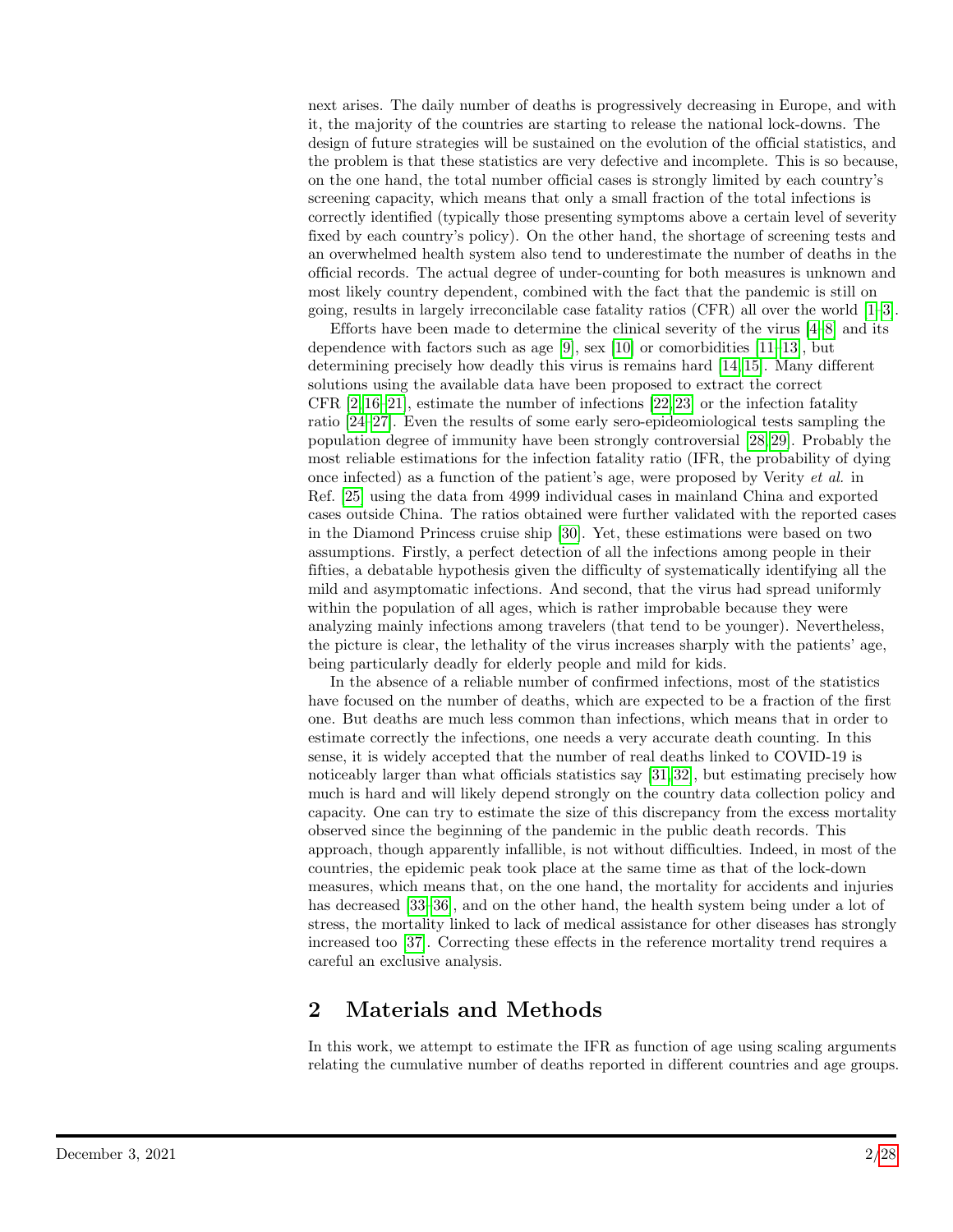We provide all the details concerning the databases used for the analysis in the Materials section below (Section [2.1\)](#page-2-0) and the definitions of our variables in the Methods Section (Section [2.2\)](#page-3-0). We then use these age-distributed measures to establish a direct correspondence between the mortality rates in patients below 70 years old (where we argue the official counting is more accurate, see Section [3.1\)](#page-6-0) published in different countries around the world (but mostly in Europe) in Section [3.2.](#page-6-1) This good correspondence allows us to make predictions about the degree of spread of the virus in different populations, or the global IFR of a country, as compared to another one. We also observe that the collapse of the mortality rate with age in different countries is compatible with a pure exponential increase of the IFR with age (assuming a uniform attack rate). The scale of total infections is then consistently fixed from the rate of immunity obtained via blood tests of a statistical sampling of the citizens Spain in Section [3.3](#page-9-0) (and compared to seroprevalence tests in Geneva, Switzerland, and New York City, United States). This scale allows us to compute the IFR as function of age and the number of current infections in each country that are given in Table [1.](#page-10-0) In addition, we estimate the probability of being detected as official case, needing hospitalization and intensive care (if infected) as function of age in Spain in Section [3.4.](#page-12-0) All these rates are obtained under the assumption of a uniform attack rate, an assumption that seems fairly reasonable seeing the immunity measures of the Spanish test, measures that, when once taken into account, do not change qualitatively the results discussed so far (see in Section [4.1\)](#page-13-0). Finally, we estimate the extent of the under-counting of deaths linked to COVID-19 among the elderly in the different countries (assuming, again, a uniform attack rate) and give estimations for the overall lethality of the virus in Section [4.2.](#page-14-0)

# <span id="page-2-0"></span>2.1 Materials

We provide below the details and sources concerning the data used in the analysis.

### 2.1.1 Age profile of the COVID-19 deaths

We study the distribution of cumulative deaths by age-groups in different countries and regions. In general, we consider only COVID-19 confirmed deaths (that of patients tested positive for the disease). In order to quantify the possible under-counting of deaths associated to COVID-19, we also consider registers of the deaths were COVID-19 appeared in the death certificate, even as a simple suspicion, details are given in the Under-reporting of deaths subsection.

#### National data

The information about the distribution of the number deaths associated to COVID-19 with age in different countries is taken from the database prepared by the "Institut national d'études démographiques (Ined)" (France) freely available for scientific use at the website <https:/dc-covid.site.ined.fr/fr/donnees/>. For the rest of epidemic's measures in Spain (cases, hospitalizations, entries to intensive care unit and deaths), we used the COVID-19 datadista database [\[38\]](#page-19-5). In both cases, these databases collect together the official information published by each country's health authorities. More details about each country's data sources and apparition of these data in the paper are given in Table [S1.](#page-24-0)

Some countries give the age profile for a sub-group of the total number of deaths. If this were the case, we assumed a uniform sampling of the ages in all the age segments, and we renormalize all the cumulative deaths by age so that the sum of the deaths over all the age groups matches the total number of deaths published by each country on the 22nd of May of 2020.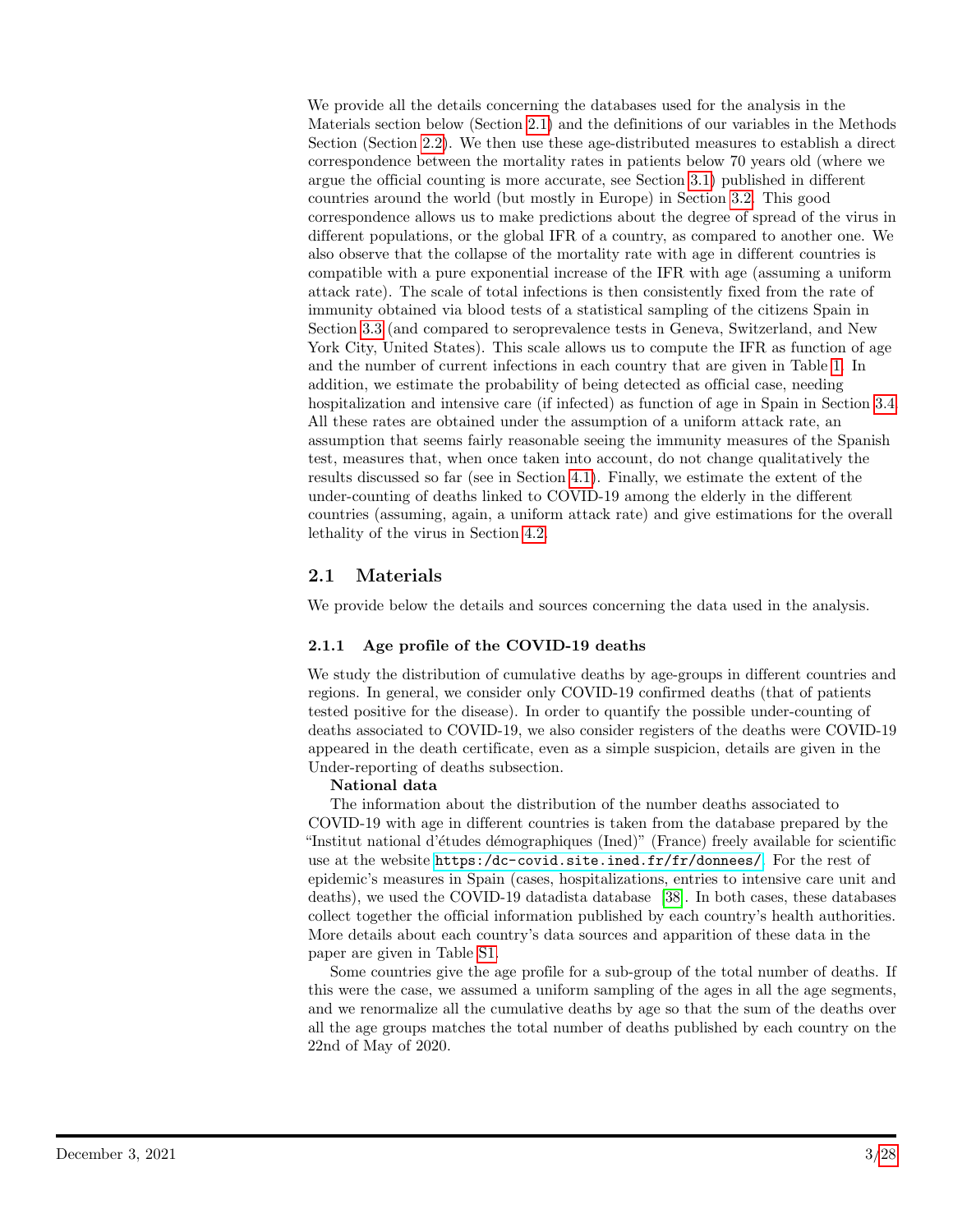Regional and local data In addition to the national data, we also discuss the age-profiles of different regions in France, Switzerland and Unite States of America in Section [3.3.](#page-9-0) For the distribution of COVID-19 deaths with age by department in France, we used the data furnished by Santé Publique France, in particular the "donnees-hospitalieres-classe-age" available at the Données hospitalières relatives à l'épidémie de COVID-19 website (data downloaded the  $20/05/2020$ ). The information about the COVID-19 deaths in the Canton of Geneva is taken from the "N. 5 - 18 au 24 mai 2020" report in the République et canton de Genève website. The information about the deaths in New York city is taken from the "Total Deaths" reports of [NYC](https://www1.nyc.gov/site/doh/covid/covid-19-data-archive.page) [health website,](https://www1.nyc.gov/site/doh/covid/covid-19-data-archive.page)

#### Under-reporting of deaths

We estimate the degree of under-reporting of deaths linked to COVID-19 by comparing systematically the number of deaths having COVID-19 mentioned in their death certificate (even if the link was just a mere suspicion), with the number of deaths having laboratory confirmation for COVID-19. In order to compare data between age groups, we normalize this difference by the number of confirmed deaths, that is:

<span id="page-3-1"></span>
$$
Fraction of under-counting = \frac{Deaths (COVID-19 suspected & confirmed)-Deaths (confirmed)}{Deaths (confirmed)}\tag{1}
$$

The data concerning deaths mentioning COVID-19 in the death certificate was taken from the "up to week ending the 22nd of May" report in the [ONS website](https://www.ons.gov.uk/peoplepopulationandcommunity/birthsdeathsandmarriages/deaths/datasets/weeklyprovisionalfiguresondeathsregisteredinenglandandwales) (England and Wales) and the "Informe de situación 22 de mayo 2020" from [Comunidad de Madrid](https://www.comunidad.madrid/servicios/salud/2019-nuevo-coronavirus#situacion-epidemiologica-actual) [website.](https://www.comunidad.madrid/servicios/salud/2019-nuevo-coronavirus#situacion-epidemiologica-actual)

The age distribution of the official data (to generate Fig. [2\)](#page-7-0) is taken for (England only) from the Ined database (which is extracted from the daily report of the National Health Service that includes only deaths tested positive for Covid-19 occurred in hospitals only). In order to account for the deaths in Wales, we multiplied the English distribution by 1.05 (Wales deaths represent a 5% of the sum of the deaths of Wales and England in the ONS report). In order to estimate the official age distribution of deaths in Madrid, we renormalized the national age distribution of cumulative deaths by the official cumulative number of Madrid at the 14th and 22nd of May. This is a reasonable approximation considering that almost a third of the total COVID-19 deaths in Spain occurred in Madrid.

#### 2.1.2 Demographics information

For the demographics distribution of the different countries, we used the data available at the Ined database which corresponds to the last distribution published by each country official statistics' agencies (more details can be found in Table [S1\)](#page-24-0), and the database from the "World Population Prospects" of the United Nations

<https://population.un.org/wpp/Download/Standard/Population/> (the estimation for 2020) for the discussions about demography distribution in other parts of the world and their expected effect in the Global IFR (see Section [4.3\)](#page-14-1). The demographics of the Geneva canton was extracted from Statistiques cantonales in the République et canton de Genève website. For the demographics of New York City we used the data published in the [NYCdata website](https://www.baruch.cuny.edu/nycdata/population-geography/pop-demography.htm) from 2016.

### <span id="page-3-0"></span>2.2 Methods

Statistical offices and health institutions of many countries have been publishing regularly the age distribution of the cumulative number of deaths occurred in their territory since the beginning of the outbreak. We have combined national data from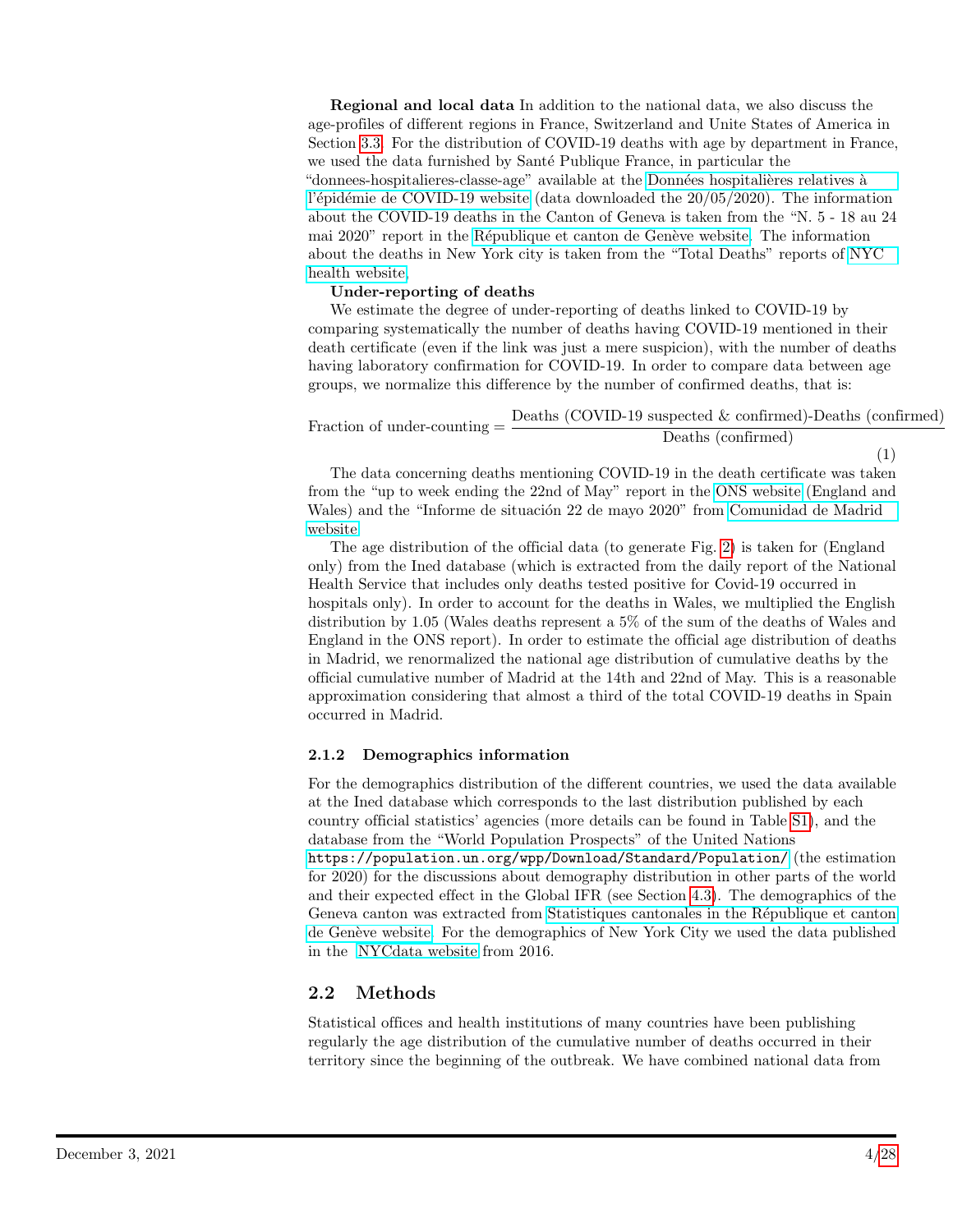Denmark, England & Wales, France, Germany, Italy, South Korea, Netherlands, Norway, Portugal and Spain, regional data from Geneva (Switzerland) and Madrid (Spain), and local data from New York City (Unite States of America). Unless something else is mentioned, we consider 10 age groups, each gathering together patients with ages in the same decade (with the exception of the patients over 90 years old, which are grouped together). Since the different age segments are not uniformly populated, and this distribution changes significantly from one country to another, we discuss always the number of deaths normalized by the number density of people  $x_{\alpha}(\mathcal{C})$ in each age group  $\alpha$  and country  $\mathcal{C}$ , that is,

<span id="page-4-2"></span>
$$
\hat{D}_{\alpha}(t;\mathcal{C}) \equiv \frac{D_{\alpha}(t;\mathcal{C})}{x_{\alpha}(\mathcal{C})},\tag{2}
$$

being  $D_{\alpha}(t;\mathcal{C})$  the cumulative number of deaths at a time t. In the following, we will refer to  $\hat{D}_{\alpha}(t; \mathcal{C})$  as the *normalized* cumulative number of deaths and we will omit the country variable C, unless explicitly needed. We show in Fig. [1–](#page-5-0)A the evolution of  $\hat{D}_{\alpha}(t)$ in France for our ten age groups. As shown, once the effects of the demographic pyramid are removed (the fact that there are much more people in their fifties than in the nineties in any population, for example), the mortality expands over almost five orders of magnitude between kids and elderly people.

Asymptotically, that is, for a large number of total infections in a country, the cumulative number of deaths in each  $\alpha$  at a given t, will be a fixed fraction of the cumulative number of infected individuals in that group,  $I_{\alpha}$ , at a previous date  $t - \Delta$ , thus  $\Delta$  is an effective time related to the time elapsed between infection and death (estimated to be, in average, around 20 days  $[39-41]$  $[39-41]$  $[39-41]$  $[39-41]$ <sup>1</sup>. Then,

<span id="page-4-3"></span>
$$
D_{\alpha}(t) = f_{\alpha}I_{\alpha}(t - \Delta) + \mathcal{O}\left(\sqrt{f_{\alpha}I_{\alpha}}\right),\tag{3}
$$

being the proportionality factor,  $f_{\alpha}$ , the infection fatality ratio (IFR) for the age group<sup>[2](#page-4-1)</sup>. The assignment of a unique delay for all the cases is, of course, an over simplification, but which yet works quite well as the number of infections becomes large. We show, for instance, the perfect match in time between the cumulative number of cases and deaths at a later time in Spain in Fig. [S1.](#page-25-0)

In general, we do not know either the total number of infections  $I = \sum_{\alpha} I_{\alpha}$ , or the number of infections in a particular age segment  $I_{\alpha}$ , but we know the latter should be an (essentially constant) fraction of the total number of infections, plus fluctuations, that is,

<span id="page-4-4"></span>
$$
I_{\alpha}(t) = r_{\alpha} x_{\alpha} I(t) + \mathcal{O}\left(\sqrt{r_{\alpha} x_{\alpha} I}\right),\tag{4}
$$

with  $r_{\alpha}(\sim I_{\alpha}/x_{\alpha}I)$  being the relative risk of infection for group  $\alpha$  as compared to the probability of infection if all ages had the same probability of getting infected (that is,  $r_{\alpha} = 1$  for all  $\alpha$ ). In other words,  $r_{\alpha} > 1$  (or  $r_{\alpha} < 1$ ) means that group  $\alpha$  is more (or less) prone to being infected than by random. Note also, that, by definition,

 $\sum_{\alpha} r_{\alpha} x_{\alpha} = 1$ . This  $r_{\alpha}$  has the advantage of being dimensionless, and differs from the standard definition of attack rate for an age-group, which would be  $r_{\alpha}I/N$ , with N the total country population. Recent results analyzing the spread of the virus within close contacts in the outbreak in China suggests a uniform exposure of the virus across the

<span id="page-4-0"></span><sup>&</sup>lt;sup>1</sup>In general,  $\Delta$  depends on  $\alpha$  and on the country C, but we omit it here for simplicity because the differences are extremely subtle at this time of the outbreak.

<span id="page-4-1"></span><sup>&</sup>lt;sup>2</sup>Note that the probability that n people of age within  $\alpha$  die (among a total number of infections I), is described by a Binomial distribution,  $B(n, p)$ , where p is the probability of being infected and dying at that age (i.e.  $p = I_{\alpha} f_{\alpha}/I$ ). Then, the expected number of deaths, is  $E(n) = Np = f_{\alpha} I_{\alpha}$  and the expected error of this value is  $Desv(n) = \sqrt{Ip(1-p)} \approx \sqrt{f_{\alpha}I_{\alpha}}$  since  $p \ll 1$ .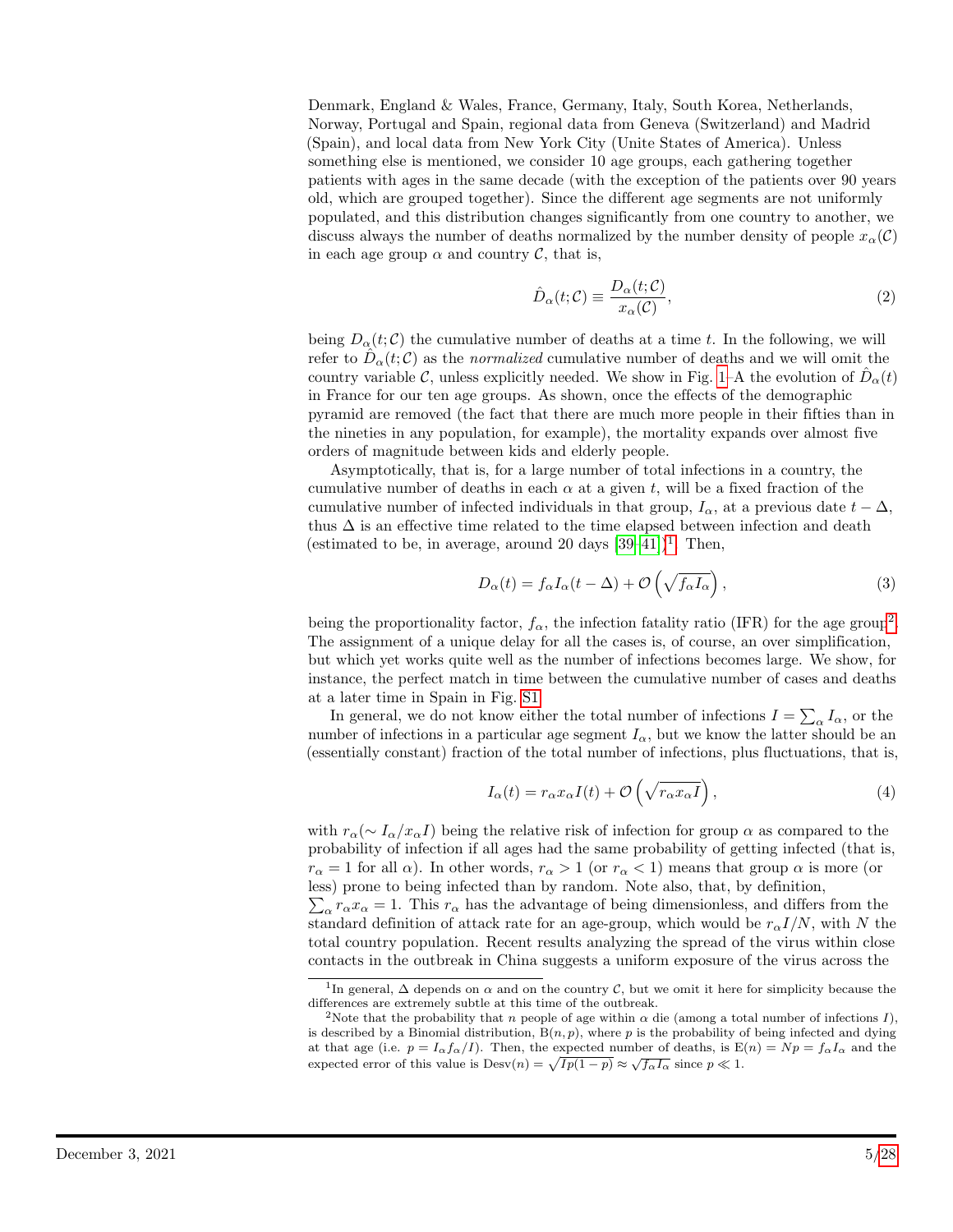population [\[42\]](#page-19-8), meaning that  $r_{\alpha} = 1$  for all the groups (quite different from the patterns observed for the seasonal flu [\[43,](#page-19-9) [44\]](#page-19-10)). There is, however, an important debate whether the low fatality observed in patients below 20 years old is related to a low risk of death or a low risk of infection. For the moment we keep this variable free and we will discuss it at the end of the paper. This risk of infection  $r_{\alpha}$  could, in principle, vary with time, but we do not observe a systematic change with time (at least in the period studied). This will be clearer with the discussion around Fig. [1–](#page-5-0)B for the cumulative deaths, or for the analogous figure concerning the daily measures (which should be more sensitive to a change in  $r_{\alpha}$ ) in Supplemental Fig. [S2.](#page-26-0)

<span id="page-5-0"></span>

Fig 1. Normalized number of deaths occurred in French hospitals as a function of age. A We show the evolution with time of the cumulative number of deaths normalized by the number density of individuals in age group  $\alpha$  (i.e.  $\hat{D}_{\alpha}(t)$  in Eq. [\(2\)](#page-4-2)). In **B**, we show  $\hat{D}_{\alpha}(t)/\hat{D}_{50-59}(t)$  as function of the age group, for all the times in  $A$  (the darker the color, the more recent the measurement, and we give some dates in the legend). This quotient is essentially time-independent as discussed in Eq. [\(7\)](#page-7-1), and it lets us estimate the quotient between the UIFR (the IFR under the assumption of uniform attack rate, see Eq. [\(6\)](#page-6-2)) of the two age groups, that is,  $\hat{f}_{\alpha}/\hat{f}_{50-59}$ .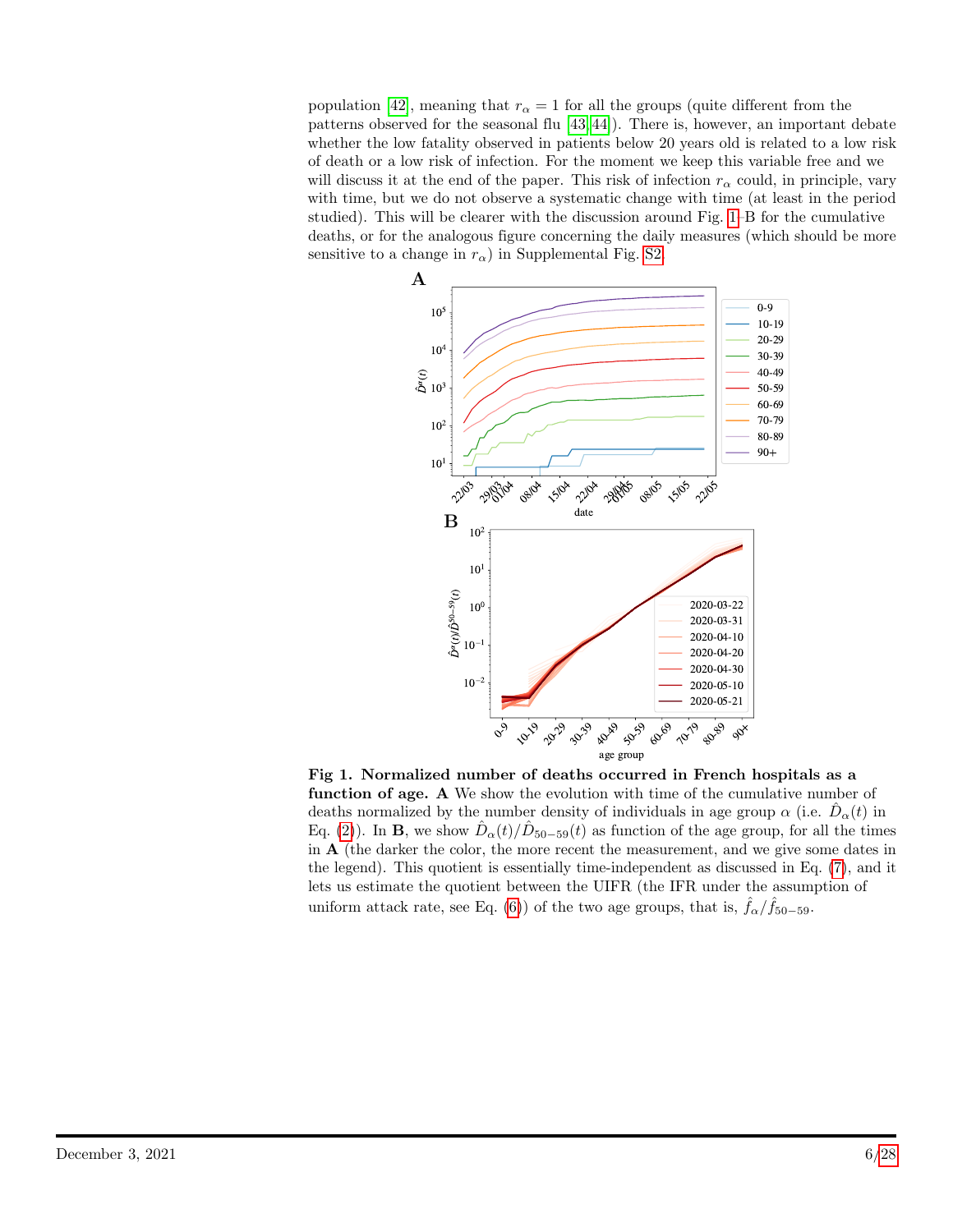# 3 Results

#### <span id="page-6-0"></span>3.1 The counting of deaths is more accurate below 70 years old

The under-counting of deaths comes from mainly two sources: (i) only the deaths that can be directly linked to COVID-19 (by means of a positive result in a PCR test, typically) are included in the official counting and (ii) countries mostly count the deaths occurred within hospital facilities in the statistics. Source (i) tells us that all the patients that die before being tested are invisible. This will happen eventually at all ages but since old patients are more prone to develop severe symptoms and have more difficulties to seek immediate medical attention, this situation will be far more common among the elderly. Also source (ii) mainly affects old people because being hospitals crowded, the oldest patients have been often treated in retirement/care homes or in their own homes. For these reasons, we expect a significantly more accurate reporting of the deaths of younger patients (in particular, under 70 years old). As we show below, it is also possible to quantify this idea.

According to the Office of National Statistics in the United Kingdom, among deaths mentioning COVID-19 in the death certificate (in England and Wales by the 22nd of May)  $64\%$  took place in hospital,  $29\%$  in care houses and  $5\%$  at home [\[45\]](#page-19-11). Analogous data published by the Community of Madrid's government (which counts more than 1/3 of the official deaths in Spain) reports similar ratios: 61% hospitals, 32% socio-sanitary places and 6% home. France counts separately the deaths occurring in hospitals and in care homes, and the latter being almost 60% of the former. Deaths occurring in care houses are a large portion of the total in all countries, which means that an incomplete counting there, modifies notably the overall statistics. However, once we look at the mortality per age group, such under-counting only affects the patients of a certain age. In fact, we can compare the number of deaths having COVID-19 mentioned in the death certificate (even if it is only a suspicion, which most probably represents an over-counting of the real deaths) and the official counting of deaths linked to COVID-19. In Fig. [2,](#page-7-0) we show fraction of under-counted deaths with respect to the official numbers (see the definition in Eq. [\(1\)](#page-3-1)) for England and Wales and the Community of Madrid. In both places, the under-counting is relatively age independent under 70-80 years old, and very important above, specially for the patients above 90 years old, where real numbers may probably double the official counting. Furthermore, this mismatch is getting worse as records in England and Wales are correctly updated (in Madrid it seems rather stabilized). Details on the data used to generate these plots are given in the Materials.

In summary, we expect a small mismatch between the real and the official number of deaths among patients under 70 years old (the ∼ 30% of under-counting is probably too large because deaths caused by other diseases are probably also included in this count), and a much higher systematic under-counting for the older segments. The actual numbers will depend on the country capacity to detect quickly the infections, but also on the particular details concerning the counting of official deaths (which establishments are considered). We give these details, together with the last date used for each country in the Methods and Dataset section.

#### <span id="page-6-1"></span>3.2 Scaling between age segments

The combination of Eqs. [\(3\)](#page-4-3) and [\(4\)](#page-4-4) tells us that:

<span id="page-6-3"></span>
$$
\hat{D}_{\alpha}(t) = \hat{f}_{\alpha}I(t-\Delta) + \mathcal{O}\left(\sqrt{\hat{f}_{\alpha}I/x_{\alpha}}\right),\tag{5}
$$

where

<span id="page-6-2"></span>
$$
\hat{f}_{\alpha} = r_{\alpha} f_{\alpha},\tag{6}
$$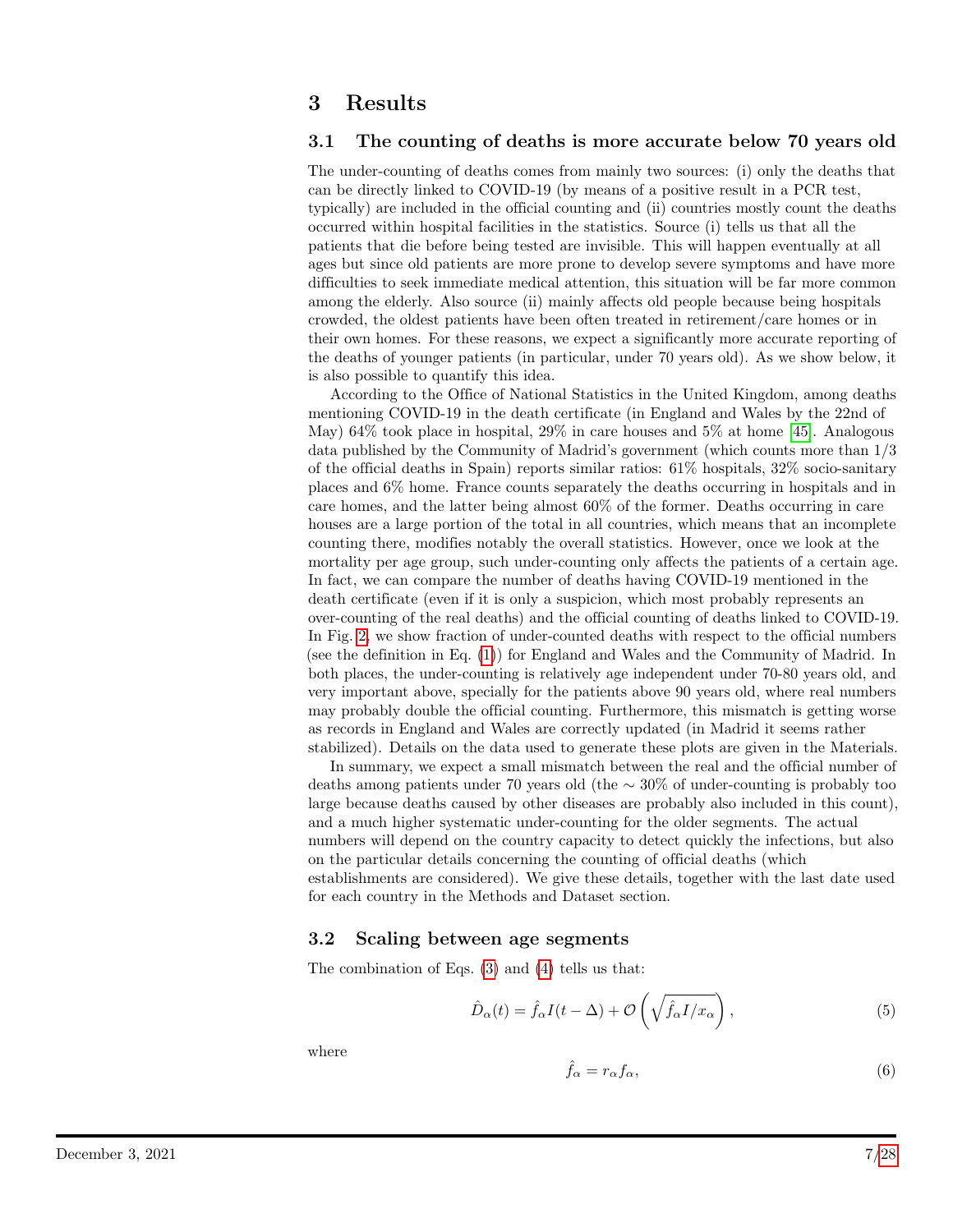<span id="page-7-0"></span>

Fig 2. Under-counting of deaths per age groups. We show the fraction of under-counted deaths, per age groups, observed when comparing the number of deaths certificates where COVID-19 was mentioned either confirmed or suspected, and the official deaths attributed to COVID-19, relatively to this second number, see Eq. [\(1\)](#page-3-1) for the definition, for England and Wales in  $A$ , and for the Community of Madrid  $B$ . The horizontal lines mark the mean rate of 'under-counting' below 80 years old.

would be the probability of dying with age  $\alpha$  if the virus attacked uniformly all ages within the population. In other words, this is the "apparent" fatality since it weights how deadly the virus is (statistically) for a patient in an age group, with the relative risk of getting infected at that particular age. For this reason, we refer to  $f_{\alpha}$  as the uniform infection fatality rate (UIFR) (i.e. the IFR under the assumption of uniform attack rate between ages), as compared to  $f_{\alpha}$ , which is the *real* (potentially non-uniform) IFR associated to the disease. Both measures are only equal if  $r_{\alpha} = 1$  for all  $\alpha$ .

All together, for all age segments,  $\hat{D}_{\alpha}(t; c)$  is expected to be proportional to the total number of infections at a previous date,  $I(t - \Delta)$ . Alternatively, the quotient between the mortality rate of two distinct age groups,

<span id="page-7-1"></span>
$$
\frac{\hat{D}_{\alpha}(t)}{\hat{D}^{\beta}(t)} = \frac{\hat{f}_{\alpha}}{\hat{f}^{\beta}} + \mathcal{O}\left(\sqrt{\hat{f}_{\alpha}I/x_{\alpha}}\right) + \mathcal{O}\left(\sqrt{\hat{f}^{\beta}I/x^{\beta}}\right)
$$
\n(7)

should be time independent (as long as the number of the expected deaths for each group is large enough), and equal to the quotient between the UIFR of each group. This is precisely what we observe for the deaths occurred in French hospitals (see Fig. [1–](#page-5-0)B) where we show the quotient between each  $\hat{D}_{\alpha}(t)$ , and the deaths among patients in their fifties,  $\hat{D}^{50-59}(t)$  for all daily reports since the 22nd of March of 2020 (the darker the color the more recent the measurements)<sup>[3](#page-7-2)</sup>. Thus, with this kind of analysis, even if we

<span id="page-7-2"></span><sup>&</sup>lt;sup>3</sup>The other countries considered shows qualitatively the same behavior, we decided to show France because it has been reporting age statistics (on a daily basis) for the entire number of deaths occurred up to that date.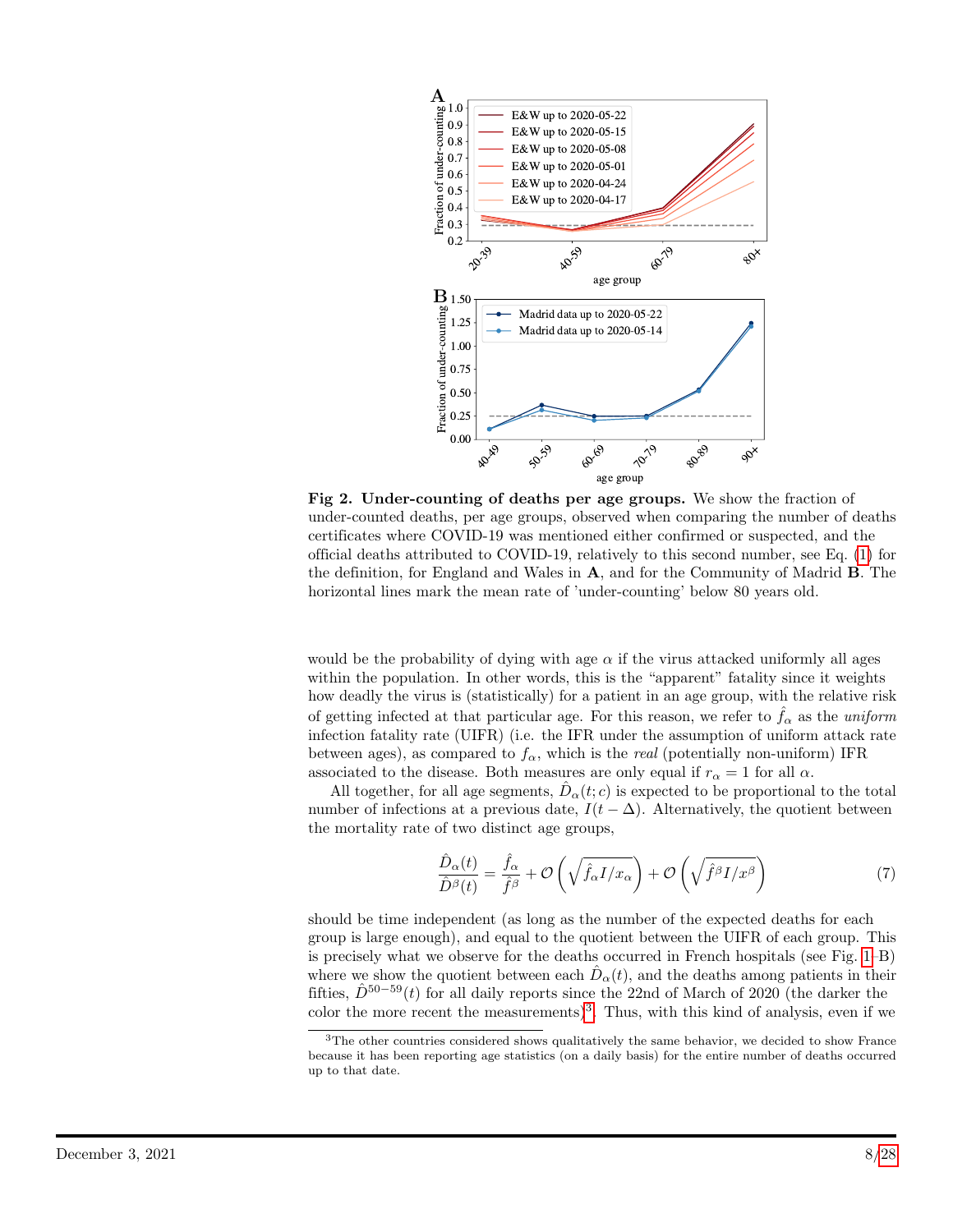do not know the exact mortality associated to the virus, we can determine how deadlier it is, at least apparently, for an age group as compared to another. We say apparent, because up to here, we cannot distinguish if the virus seems less aggressive for an age segment because the lethality is low (that is,  $f_{\alpha} \ll 1$ ) or because so few individuals of that age got infected (that is,  $r_{\alpha} \ll 1$ ).

The same kind of arguments applies to data from different countries at a fixed time. Indeed, one expects that the IFR,  $f_{\alpha}$ , should not vary too much from country to country (at least within countries with comparable health systems). However, the relative attack risk  $r_{\alpha}$  may do. Yet, if these differences are not large, also  $f_{\alpha}$  should be country independent. In such case, Eq. [\(5\)](#page-6-3) tells us that the different  $\hat{D}_{\alpha}(\mathcal{C})$ , essentially differ by a multiplicative constant proportional to the total number of infections,  $I(\mathcal{C})$ , in each country. We show in Fig. [3–](#page-9-1)A, the counting  $\hat{D}_{\alpha}$  by the 22nd of May of 2020 available for the different countries where we found information about the death profiles by decades of age (see Materials section for details) as a function of  $\alpha$ .

As argued, the different countries' curves are essentially parallel in logarithmic scale, with the exception of the Netherlands, where the mortality increases in the elderly segments must faster than the rest of the countries (we do not known the reason, it might be related to a significantly different  $r_{\alpha}$ ). In other words, we can extract both the number of total infections and the UIFR by age (but for a multiplicative constant common to all the countries, or all the ages, respectively) from the collapse of these curves. We show in Fig. [3–](#page-9-1)B this collapse (where Netherlands was excluded even if the curve collapses well with the rest below 70 years old), which works extremely well for all the countries in the age region between 30-69 years old (despite the different orders of magnitude of  $\hat{D}_{\alpha}(\mathcal{C})$ ). Deaths below 30 are very rare, which means that strong fluctuations between countries are expected (see Eq.  $(5)$ ). The collapse is less satisfying above 70 years old, but, as discussed, we believe it is mostly related to a different degree of under-counting of deaths for these segments of age (though other effects, such as an effective protection of the elderly population might be an important effect in some countries too). Yet, we believe that it is mostly related to under-reporting effects, because, for instance, the French curve would quickly match the rest of the countries if one added (for the segment over 80 years old) the official deaths occurring in care houses to the hospital deaths shown here<sup>[4](#page-8-0)</sup>. We will try to estimate the extent of this under-reporting in each country below.

One can now exploit this similarity in the increase of cumulative deaths with age between countries to remove the statistical fluctuations. Thus, the country average of this collapse gives us the UIFR (but for an unknown proportionality constant  $f_0$ ) common to all age segments). We give the values of this average in Table [S2.](#page-25-1) Data obtained is compatible with an exponential growth of the UIFR with age (as shown in Fig. [3–](#page-9-1)C). In fact, we obtain a very good fit of the data to

<span id="page-8-2"></span>
$$
\overline{f_{\alpha}} \propto \exp\left(\mathcal{A} \times \text{age}_{\alpha}\right) \tag{8}
$$

with  $A = 0.115(7)^5$  $A = 0.115(7)^5$  $A = 0.115(7)^5$ . This strong dependence of the fatality with age anticipates a widely variable global UIFR  $(\sum_{\alpha} x_{\alpha} \hat{f}_{\alpha})$  between countries due to the different demographic distributions. We will discuss this point in Section [4.3.](#page-14-1) Let us stress that we show this fit with a purely descriptive purpose, since we shall not use these results any further in the analysis.

<span id="page-8-0"></span><sup>4</sup> see, the data published by Sante Publique France [https://www.santepubliquefrance.fr/](https://www.santepubliquefrance.fr/maladies-et-traumatismes/maladies-et-infections-respiratoires/infection-a-coronavirus/articles/infection-au-nouveau-coronavirus-sars-cov-2-covid-19-france-et-monde) [maladies-et-traumatismes/maladies-et-infections-respiratoires/infection-a-coronavirus/](https://www.santepubliquefrance.fr/maladies-et-traumatismes/maladies-et-infections-respiratoires/infection-a-coronavirus/articles/infection-au-nouveau-coronavirus-sars-cov-2-covid-19-france-et-monde) [articles/infection-au-nouveau-coronavirus-sars-cov-2-covid-19-france-et-monde](https://www.santepubliquefrance.fr/maladies-et-traumatismes/maladies-et-infections-respiratoires/infection-a-coronavirus/articles/infection-au-nouveau-coronavirus-sars-cov-2-covid-19-france-et-monde).

<span id="page-8-1"></span><sup>&</sup>lt;sup>5</sup>In particular, we used the least squares method to fit  $\log \hat{f}_{\alpha}$  (and its error) as function of  $\mathrm{age}_{\alpha}$  via a linear regression. The good quality of the fit is evaluated through the low value of the  $\chi^2/\text{d.o.f} = 3.8/8$ .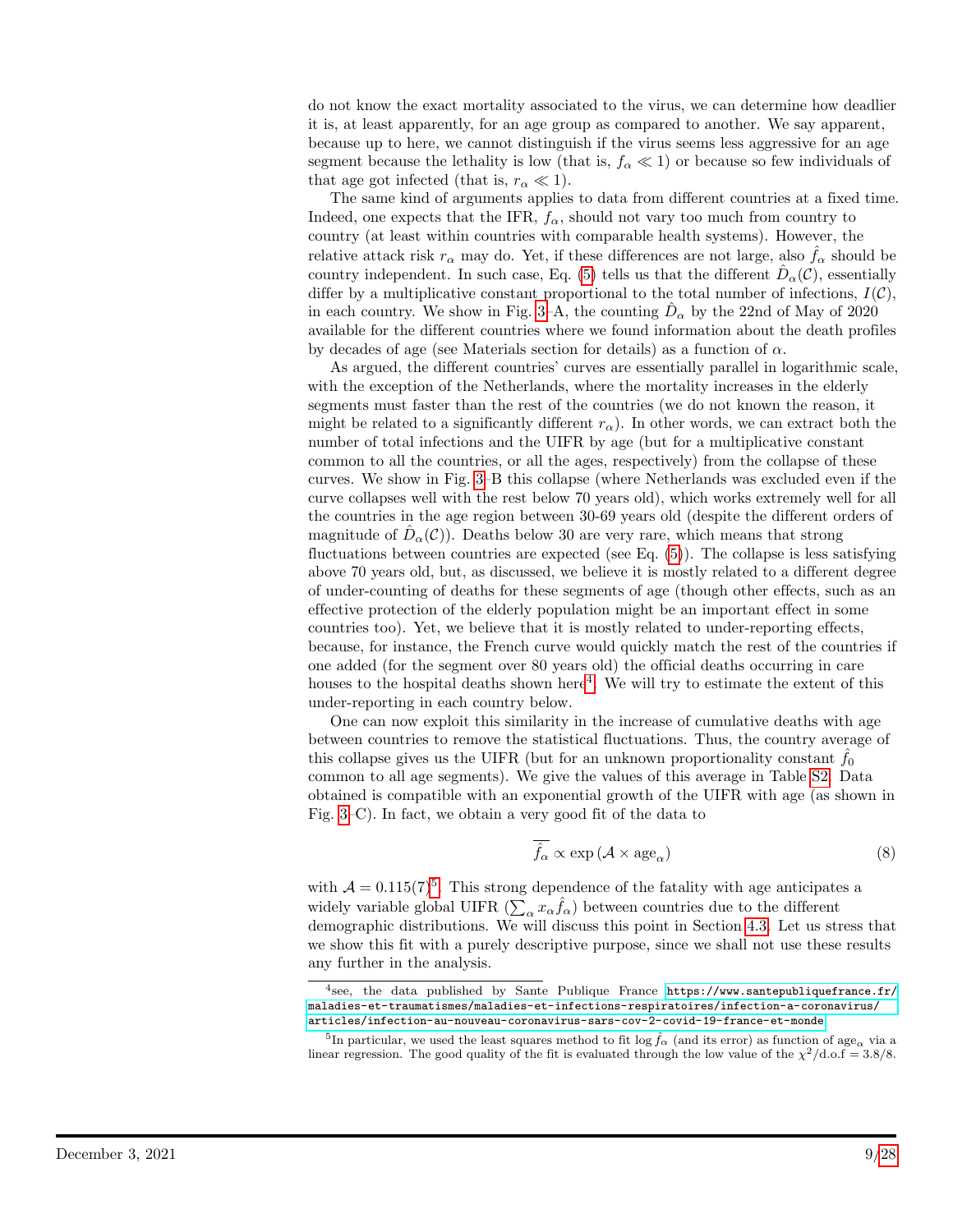<span id="page-9-1"></span>

Fig 3. Normalized number of deaths in different countries as a function of age. A We show the normalized number of deaths per age group (defined in Eq. [\(2\)](#page-4-2)) for a selection of countries affected by the COVID-19 epidemic at very different scales. In B, we show the same data (excluding the Netherlands) but where each country has been multiplied by a constant  $\mathcal{D}(\mathcal{C})$  so that it collapses with the Spanish curve in the age region in between 30 and 70 years old. The values of each country's constants are given in Table [S2.](#page-25-1) In black, we show the country average for each age segment (errors calculated with the boostrap method up to a 95% of confidence), and in C the fit of this average to a pure exponential function, see Eq. [\(8\)](#page-8-2).

Furthermore, the collapsing constant is essentially the relative of the total number of infected people in a country with respect to our reference country, that is,  $I(\mathcal{C})/I(\text{Span})$ . This is not entirely true due to the different country policies concerning the death-counting, but, as discussed, we estimated that the unreported fraction under 70 years old is inferior to 30% (see Fig. [2\)](#page-7-0) and the quotient of the under-estimation of the two countries would, in general, much smaller. We show these collapsing constants in Table [S2.](#page-25-1)

#### <span id="page-9-0"></span>3.3 Fixing the scale

#### 3.3.1 Number of infections and uniform fatality rate

Up to this point, we have only obtained the number of infections by country with respect to the number of total infections in Spain, and a quotient proportional to the UIFR (the IFR assuming uniform attack rate) by age. In both cases, the proportionality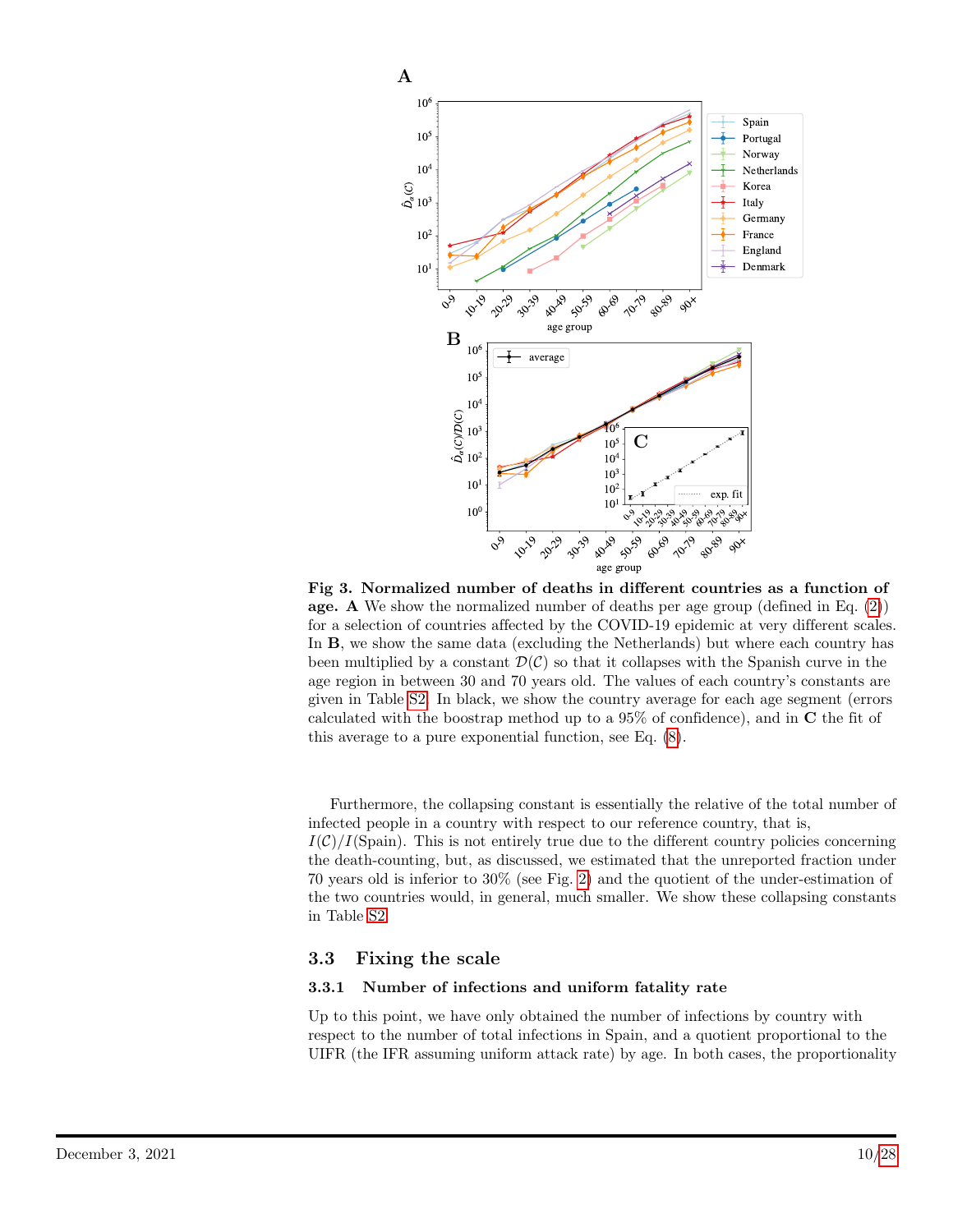<span id="page-10-0"></span>

|           | Uniform infection fatality rate | % Population infected             |          |               |
|-----------|---------------------------------|-----------------------------------|----------|---------------|
| age group | with under-counting             | estimation without under-counting | Country  |               |
| $0 - 9$   | $0.0012\% (4)$                  | $0.00118\%(0.00082-0.0016)$       | Spain    | $5.0\%(4)$    |
| $10-19$   | $0.0021\%$ (7)                  | $0.00211\% (0.0014 - 0.0028)$     | Portugal | $1.0\%$ $(4)$ |
| 20-29     | $0.009\%$ $(23)$                | $0.00878\%(0.0065-0.012)$         | Norway   | $0.33\%(12)$  |
| 30-39     | $0.024\%(5)$                    | $0.0241\%$ $(0.019-0.032)$        | Korea    | $0.06\%(2)$   |
| $40 - 49$ | $0.072\% (18)$                  | $0.0722\%(0.056-0.097)$           | Italy    | $4.3\% (16)$  |
| 50-59     | $0.26\%(5)$                     | $0.256\%(0.21-0.35)$              | Germany  | $0.8\%(3)$    |
| 60-69     | $0.84\%(0.14)$                  | $0.839\%(0.71-1.1)$               | France   | $3.4\%(12)$   |
| 70-79     | $2.8\%(5)$                      | $3.47\%(2.9-4.7)$                 | England  | $6\% (2)$     |
| 80-89     | $8.9\% (18)$                    | $12.7\% (11.-17.)$                | Denmark  | $0.9\%(3)$    |
| $90+$     | $23. \% (7)$                    | $42.1\% (34.-57.)$                |          |               |

Table 1. Estimations assuming a uniform attack rate. We show our estimation for the uniform infection fatality rate (UIFR) before and after quantifying the effects of the systematic under-counting of deaths. We also estimate the percentage of the population infected in each country by the end of May of 2020. Errors include the statistical error  $(\pm sigma,$  the standard deviation obtained through error propagation of the results in Table [1,](#page-10-0) and the uncertainty of the prevalence survey in Spain) and a systematic error of 35% of possible under-counting of deaths, see Section [4.2\)](#page-14-0).

constants (though both related) are unknown. In order to fix the scale, one can look at the statistical studies of prevalence of antibodies against SARS-Cov2 in different populations. In particular, we refer to the preliminary results of the sero-epidemiological study of the Spanish population (inferred from 60983 participants) made public by the Spanish Health Ministry the 13th of May of 2020 [\[46\]](#page-20-0), that estimates that only a 5.0%  $(95\%$  interval of confidence  $(IC): 4.7\% - 5.4\%)$  of the Spanish population had been infected (from blood tests drawn in between 27/04-11/05/2020). Also, as an independent control of the scale, we use the results of an analogous sero-prevalence survey of the residents of the Geneva, Switzerland (from 1335 participants) [\[47\]](#page-20-1).

The sampled rate of immunity in the Spanish population allows us to fix  $I(Spain)$  in Table [S2](#page-25-1) and with it, estimate the number of infections in each of the countries shown in Fig. [3,](#page-9-1) as summarized in Table [1\)](#page-10-0). The results obtained are lower, but compatible, with the independent estimations by Phipps et al. [\[23\]](#page-18-2) or Salje et al. for France [\[48\]](#page-20-2), and compatible with the results of small antibody prevalence survey in England [6.78% (95% C.I. 5.21%-8.64%)] [\[49\]](#page-20-3) and marginally compatible with a survey among blood donors in Denmark  $[1.7\% \ (95\% \ C.I. \ 0.9\% - 2.3\%)]$  [\[50\]](#page-20-4). As shown, the rates of infection (for the entire country) are rather low, in particular compared to the 60-70% herd immunity threshold (even if it were lowered for other effects [\[51\]](#page-20-5)). Yet, it is important to stress that the propagation of the virus has been rather heterogeneous in the territory, being the contagion rather high in certain regions and insignificant in others. We take for example France, where the age distribution of the COVID-19 deaths is available for all the departments (see Materials). Using also the data up to the 22nd of May, we estimate that the percentage of the population infected has reached 12% in the Island of France (the department of Paris), 7% in the Great East, 2.5% in Upper France, and it is 1% or less in the rest of departments.

Furthermore, the total number of infections allows us to estimate the UIFR as function of the age in Spain just by dividing our  $\hat{D}_{\alpha}$  by this number, that is, using Eq. [\(3\)](#page-4-3),

<span id="page-10-1"></span>
$$
\hat{f}_{\alpha}(\text{Spain}) \sim \frac{\hat{D}_{\alpha}(\text{Spain})}{I(\text{Spain})}.\tag{9}
$$

We show the values obtained using this formula in Fig. [4–](#page-21-0)A. Then, we can extract  $\hat{f}_0$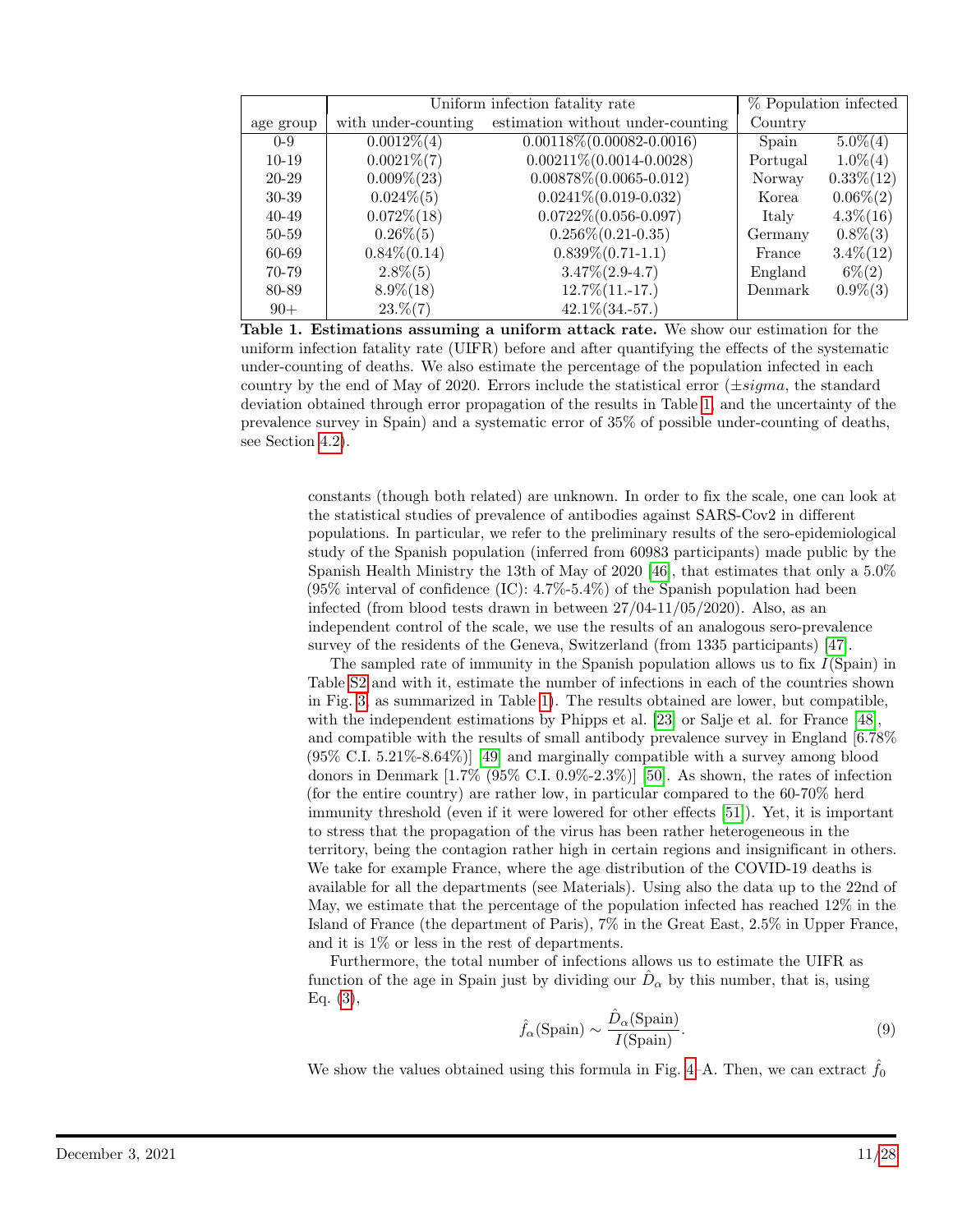from the comparison of  $\hat{f}_{\alpha}$ (Spain) with the values  $\hat{f}_{0}\hat{f}_{\alpha}$  in Table [1,](#page-10-0) in the age regions where we believe that the counting of deaths is reliable (the region where the collapse of Fig. [3–](#page-9-1)B is good). We use the group 50-59 to fix this constant  $(\hat{f}_0 = \hat{f}_{\text{Spin}}^{50-59}/\hat{f}^{50-59})$ , which allows us to reconstruct entirely our estimate for the averaged UIFR (we show these values in Fig. [4–](#page-21-0)A and Table [1\)](#page-10-0). This determination of the UIFR is expected to underestimate the fatality ratio for the oldest segments of population, we will try to correct this bias in the next section. We will also include this corrected estimation in Table [1\)](#page-10-0).

We can test the accuracy of the estimated IFRs by this method, using another independent sero-epidemiological survey. In particular, we use the work by Stringhini et al. [\[47\]](#page-20-1) that measures the degree of seroprevalence in the canton of Geneva (Switzerland) from samples of 1335 participants. Up to the 24th of May of 2020, the canton's authorities had reported 277 deaths, all but one in patients above 50 years old. We can use the age distribution of these deaths and our estimation of the IFR in Table [1,](#page-10-0) to guess the fraction of the population that have been infected so far using Eq. [\(3\)](#page-4-3). We show in Fig. [4–](#page-21-0)B, the quotient  $D_{\alpha}/x_{\alpha} \hat{f}_{\alpha} N$ , being N the total population of the canton of Geneva. If our  $\hat{f}_{\alpha}$  were, indeed a good estimation for the real IFR, this quotient should give us the fraction of the population infected in that age group, which was estimated to be very similar above 50 years old and equal to 3.7% (95% CI 0.99-6.0) and about 8.5% (95%CI 4.99-11.7) in between 20-49 years old [\[47\]](#page-20-1). As shown, our predictions are in very good agreement with the survey estimation (specially once the systematic under-counting of deaths in the estimation of the IFR is corrected, see Section [4.2\)](#page-14-0).

The perfect match between the results in Spain and Switzerland (and in a lesser detail with England and Denmark) lends great confidence to the estimated ratio between deaths and infections. Yet, let us stress that these estimations might be only valid for similar health systems, similar percentages of comorbidities in the population, and for hospitals not too overwhelmed during the worst moments of the epidemic peak. In fact, if we use the IFR of Table. [1](#page-10-0) to estimate the percentage of infections in New York City (NYC) from the distribution of the deaths by age published by NYC Health at different dates (we show the results in Fig. [S3\)](#page-27-1), we obtain predictions for the overall antibody prevalence that evolve in time from 27% (data from 15th of April), 48% (the 1st of May), 57% (the 15th of May), to 63% (the 2nd of June). In other words, this would suggest that herd immunity would had already been reached in the city. However, there are proofs that this is not true. Indeed, the presence of antibodies within the NYC's citizens was randomly sampled during the last weeks of April, in the base of a survey of 15000 people in all the New York State. The results announced by the Governor in [a press conference the 2nd of May of 2020](https://www.governor.ny.gov/news/amid-ongoing-covid-19-pandemic-governor-cuomo-announces-results-completed-antibody-testing) reported that only a 19.9% of the tested presented antibodies. If we move forward  $\sim 20$  days in time to see this reflected in the deaths [\[39,](#page-19-6) [40\]](#page-19-12), we overestimate the infections by a factor 3, which inevitably suggests that the IFR was higher in New York City that what it was in Spain or in Geneva, unless there are issues in the sero-prevalence study, something hard to estimate because technical details of the survey have not been published so far (to our knowledge). The origin of this mismatch might be multiple: a non universal access to health care, higher presence of comorbidities among the young population and/or collapse of hospitals. For this point, we would like to stress that the effects of a possible sanitary collapse must be more evident in NYC than nowhere else, given the disproportionate dimension of the NYC outbreak with respect to the rest of countries considered here. For instance, just in NYC there were almost twice more deaths in patients below 50 years old than in the whole Italy during the Spring of 2020.

We can also compare our IFR with previous estimations. Our numbers are smaller than the estimation by Verity et al. [\[25\]](#page-18-7) for all the age segments except those that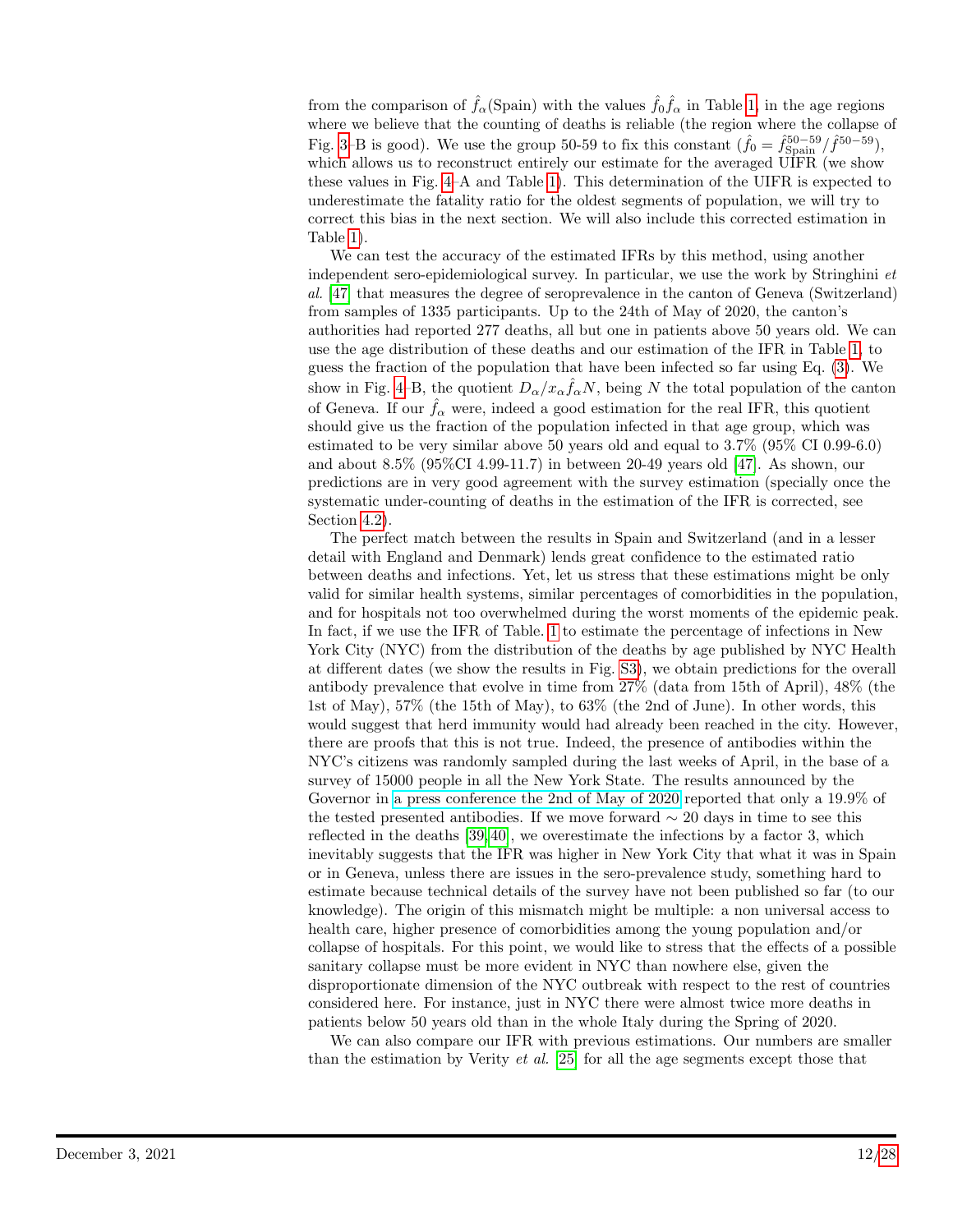concern the elderly patients (though still compatible with their confidence interval for most of the age groups), and about three times smaller than the CFR (the probability of dying among the confirmed cases) per age group measured in South Korea (where a massive number of screening tests were made). This difference could be explained, in both cases, from an under-estimation of the total number of infections. On the one hand, the IFR in Ref. [\[25\]](#page-18-7) was estimated from the CFR, and the statistical prevalence of antibodies among the travelers returning home from repatriation flights (which represents a much lower sampling that the one considered in the Spanish survey). On the other hand, Korea has been very successful identifying new infections by tracking the social contacts of the infected, but it is very unlikely that they are able to trace all the infections.

Before ending this Section, we want to warn about the limitations of the current sero-epidemological surveys, which will probably affect our results (even though we would like to stress that the Spanish survey has been praised for its robustness [\[52\]](#page-20-6)). In fact, extracting accurate results from them is challenging for different reasons. Firstly, because the study must be well designed to avoid undesirable bias in the recruitment of the participants. Secondly, because the probability of detecting the antibodies change with time [\[53\]](#page-20-7) (an effect that must be taken into account [\[54\]](#page-20-8)). Thirdly, because available tests are not very accurate [\[55\]](#page-20-9), which means that statistical adjustments must be included in the analysis to avoid mistaking the antibody rate with the false positive rate [\[56\]](#page-20-10). And finally, because the spread of the virus have been very heterogeneous in space (as we illustrated for France above), which means that very large samples are necessary to get the correct picture of a country.

### <span id="page-12-0"></span>3.4 Other probabilities

Spain also gives age distributed data (for groups of patients with ages in the same decades) for the cumulative number of official cases,  $C_{\alpha}$ , new hospitalizations,  $H_{\alpha}$ , and new admissions in intensive care units,  $S_{\alpha}$ . Due to the shortage of screening tests, for most of the age groups, the number of cases gives us a measure of the number of patients with symptoms severe enough to visit an emergency room. For the oldest groups, it might not be the case because care houses with confirmed cases have been more systematically tested than the rest of the population. Then, we apply the same reasoning used to compute the UIFR to these indicators, which allows us to estimate the probability of being included in each of the other three categories (always assuming uniform attack rate). Unlike the deaths, policies concerning who get tested, hospitalized and/or admitted in an intensive care unit probably depend strongly on the country, which means that these probabilities might not be directly extrapolated to other countries.

Equation [\(5\)](#page-6-3) reads for a general observable  $X$  ( $X = C, H, S$ , or D),

$$
\hat{X}_{\alpha}(t) = \hat{f}_{\alpha}^{X} I(t - \Delta_{X}) + \mathcal{O}\left(\sqrt{\hat{f}_{\alpha}^{X} I/x_{\alpha}}\right),\tag{10}
$$

which means that we can directly extract the probability of being included in the  $X$ category  $\hat{f}^X$  using the measure  $I(\text{Span})$  from the antibody prevalence study [\[46\]](#page-20-0). Note that knowing the precise value of  $\Delta_X$  is not crucial here because the propagation of the disease was essentially interrupted in Spain during by the end of May, which means that  $I(t - \Delta_X)$  changes very little with time at this point. We show the estimations of these probabilities per age group in Fig. [5.](#page-22-0)

We see that, between 20-80 years old, the probability of being confirmed as a case does not depend too much on age, and it keeps fixed around 1 every 10 infections. The probability is higher for older segments and much smaller for people below 20 years old.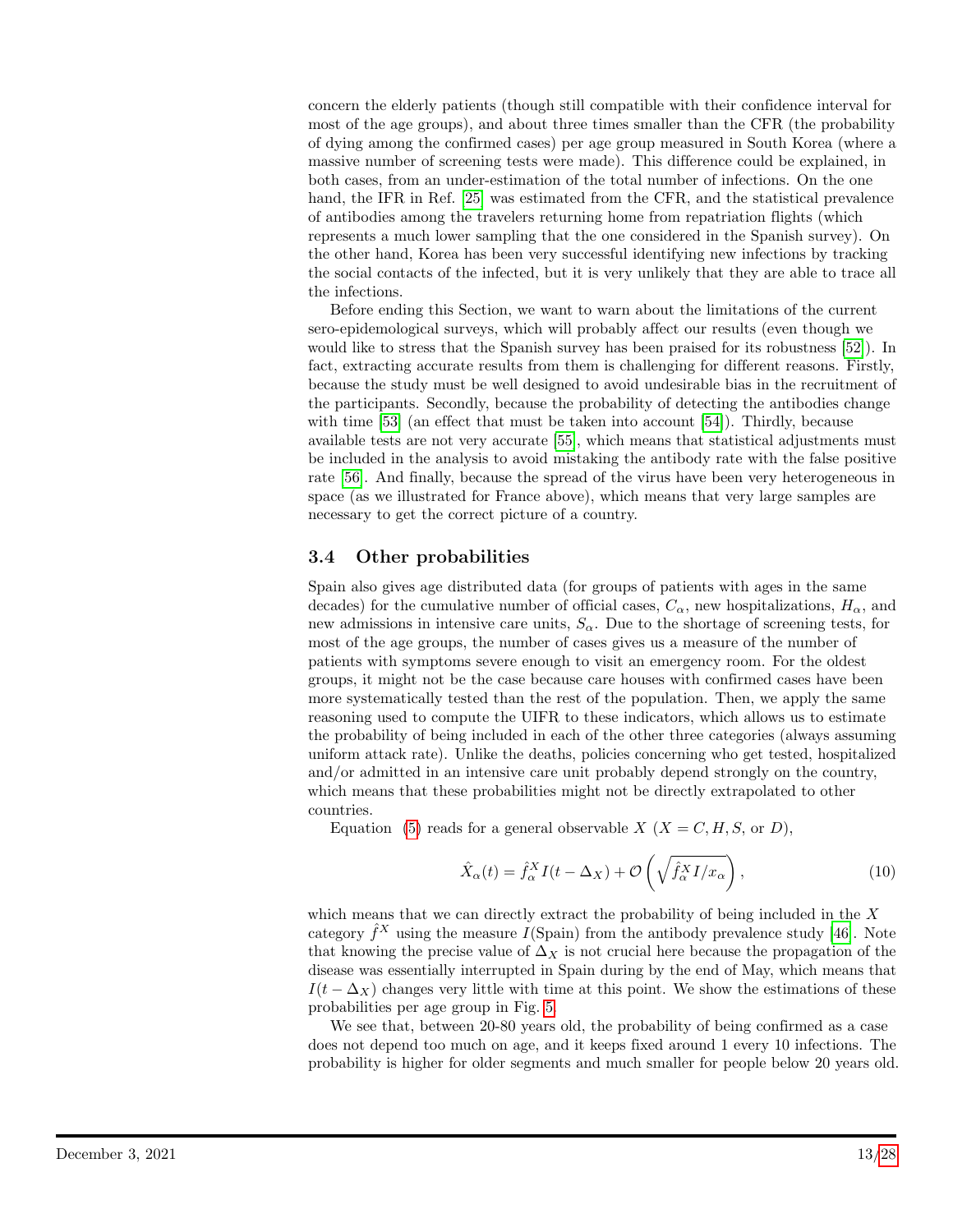For the other indicators, we observe a strong dependence of all levels of severity with age. For the intensive care unit admissions, however, above 70 years old, one sees clearly the effects of the policies regulating the access to intensive care with age, an access that becomes rare over 80 years old. A situation which certainly contributes to increasing slightly the mortality rate for the oldest age groups. We show in Fig. [5–](#page-22-0)B narrower age groups concerning the youngest patients. This second Figure tells us that the severity related to COVID-19 in children is rather heterogeneous in age, being particularly dangerous for kids below 2 years old (an age segment for which the admissions in intensive care are more common than for patients above 40 years old as shown in Fig. [5–](#page-22-0)B). Furthermore, these probabilities might be underestimated by the uniform attack rate assumption, since one expects a significantly lower exposure to the virus at these low ages (we will see this confirmed in the data shown in Fig. [6\)](#page-23-0).

# 4 Discussion

### <span id="page-13-0"></span>4.1 On the non-uniform distribution of infections

Our indicator for the IFR, the UIFR  $\hat{f}_{\alpha}$  (and the probabilities of presenting different degrees of acuteness), measure how more probable is to die with a given age, which is not necessarily the true IFR (that is, the probability of dying once infected, our  $f_{\alpha}$  in [\(3\)](#page-4-3)). The two observables are only equal if the contagion is uniform among all age segments of the population (we recall that, in our definition,  $f_{\alpha} = f_{\alpha}/r_{\alpha}$ , and uniform attack rate implies  $r_{\alpha} = 1$ ). In other words, with our approach we are not able to distinguish if the mortality is low in a particular age segment because (i) the disease is mild at these ages (low  $f_{\alpha}$ ) or (ii) because this age segment is rarely infected (low exposure,  $r_{\alpha} \ll 1$  in Eq. [\(4\)](#page-4-4)). Previous studies estimating the IFR per age group, for instance Ref. [\[25\]](#page-18-7), assumed a uniform spread of the virus, something that seems justified by contagion dynamics studies [\[42\]](#page-19-8).

The sero-epidemiological study [\[46\]](#page-20-0), gives also some clues about this point, because it also estimates the attack rate for different age groups. We can extract our relative risk,  $r_{\alpha}$ , from the estimated attack rate (we recall that the attack rate given by  $r_{\alpha}I/N$ , with N the country-population). We show the values we obtain in Fig.  $6-A$ . The measures only report a significantly lower spread among children (which might be related to the closure of the schools during the lock-down), but for the rest of the ages the distribution is not so far away from the uniform attack rate. In any case, no exponentially increasing attack rate with age is found to balance the strong increase of the fatality with age. However, the much lower exposure of the kids to the virus tells us that the probabilities estimated in Fig. [5–](#page-22-0)B might be underestimated in that age segment, something that could change the overall picture of the severity of COVID-19 in babies, that might be similar to that of the adults. The change of tendency of the severity with age in the case of infants could related with the suspected connection between the COVID-19 and Kawasaki diseases [\[57–](#page-20-11)[59\]](#page-20-12).

We can nevertheless compute the real (non-uniform) IFR using these values for  $r_{\alpha}$ for the Spanish data, and compare it with our previous estimation. We show the results in Fig. [6–](#page-23-0)B. As shown, both estimations are essentially compatible for all the age segments, which lends confidence to our previous results. The real fatalities will slightly change once the effect of the non-uniform attack rate is included, but we do not expect these non-uniform fatalities to change drastically with respect to the uniform estimations we gave above.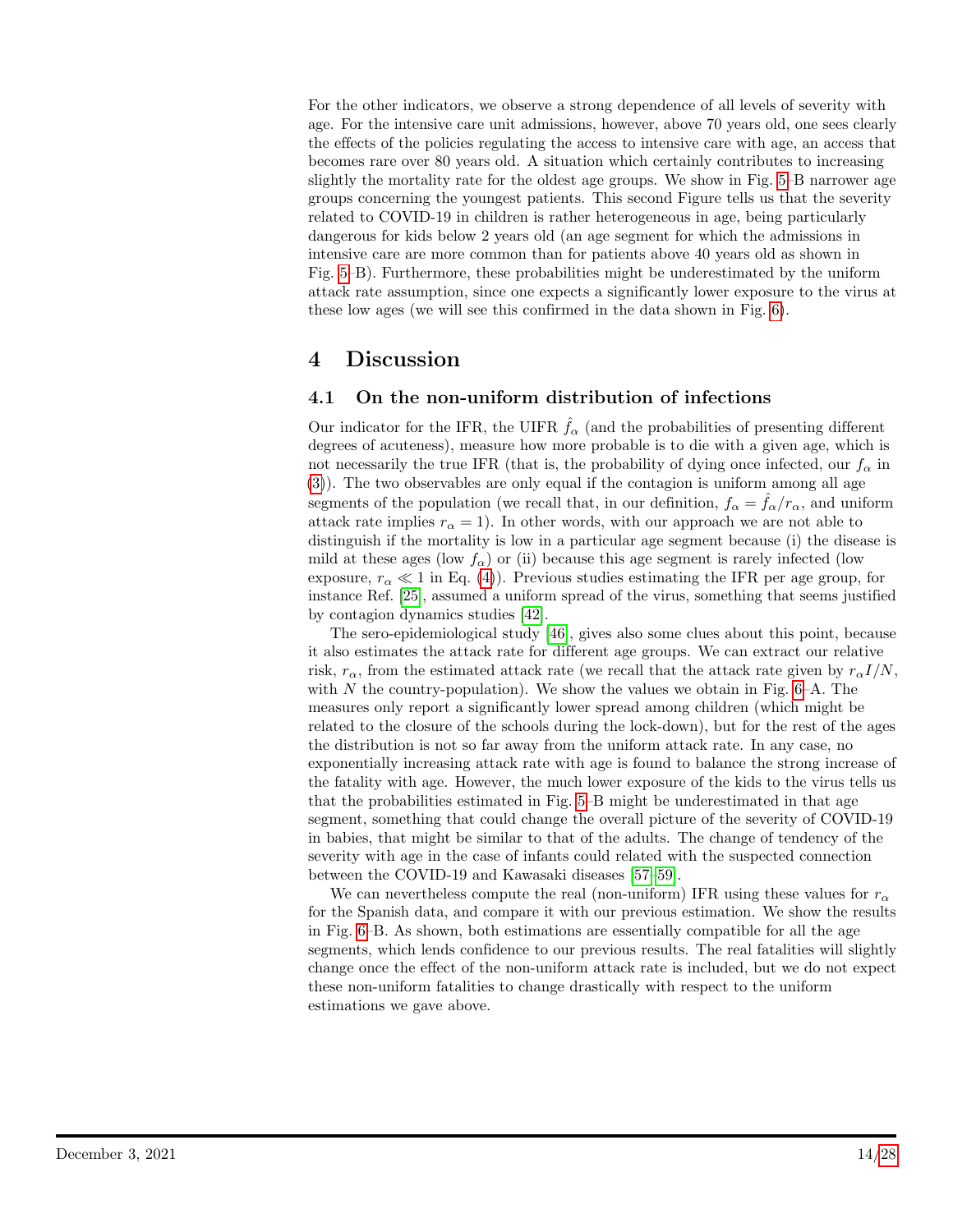### <span id="page-14-0"></span>4.2 On the under-counting of deaths

As discussed above, one expects the number of deaths associated to COVID-19 to be underestimated in the official statistics, specially on what concerns to the elderly people. In this section, we try to estimate by how much. The collapse of Fig. [3–](#page-9-1)B shows us that Norway reports a higher number of deaths in the age segments above 70 years old than the rest of the countries, while the scaling of the normalized number of deaths in lower age groups are fairly similar to other countries. We believe that their counting is more accurate than in the rest of countries for two reasons. Firstly, because the Norwegian authorities reported deaths (of patients tested positive for COVID-19) occurring everywhere: hospitals (38%), caring and retirement houses (59%) and homes (2%). And second, because the country was much less affected than the rest of countries considered (Norway has reported only 235 deaths so far), which means that they are much better equipped to properly detect and treat all the infections. For this reason, we can use the Norwegian measures to estimate quantitatively our under-determination of the IFR among the elderly. In particular, we estimate an under-estimation of the mortality in the elderly groups of 70-79: 22%, 80-89: 40% and 90+: 86%. We show in Fig. [4–](#page-21-0)B, that this simple (and uncorrelated) correction allows us to predict correctly the measured prevalence of antibodies among the oldest people in the canton of Geneva (Switzerland) [\[47\]](#page-20-1).

Yet, from the comparison with the Norwegian data we can only argue in terms of the scaling of the IFR of an age segment with respect to other, but not on the factor common to all age segments. For this, we can use the comparison between our estimation for the UIFR based on official COVID-19 deaths and those where COVID-19 appeared mentioned in the death certificate. The sero-prevalence study [\[46\]](#page-20-0) estimated that a 11.3% of the population of the Community of Madrid had been infected, so we can use this number to estimate the IFR of the region. Such a IFR has to be regarded as an upper limit of the real one, because "suspicion of COVID-19" probably encompasses many other respiratory diseases. We show this IFR compared to our previous estimation, and the estimation after correcting the under-counting of the oldest segments (using the Norwegian death data) in Fig. [S4.](#page-27-2) We observe that, firstly, the "Norwegian" correction introduced for the elderly segments is in perfect agreement with the scaling observed in the Madrid regional data, with attaches confidence to this correction, and second, that Madrid's estimation is around 35% larger than our previous estimation for all age groups. This comparison gives us an upper limit of the real IFR, which means that it allows us to estimate the maximum error of the predictions given up to now (as discuss, the real IFR is expected to lie in between the estimation based on the official COVID-19 deaths and this suspected deaths' one). We show these estimations in Table [1](#page-10-0) and Fig. [4–](#page-21-0)A after taking the effects of under-counting into account.

We can use these corrections to estimate the number of unreported deaths for each of the countries considered and the values of the UIFR per age to compute the global IFR of each country. We show this data in Table [2.](#page-15-0) Considering that a lower diffusion of the virus among the elderly would result also in a lower apparent mortality in these groups, we give also the expected total IFR if the actual counting were perfect (left side of the parenthesis), and if a constant 35% of under-counting was present in all the age groups (right-side of the parenthesis).

### <span id="page-14-1"></span>4.3 On the overall infection fatality ratios and demographics

The values of Table [2](#page-15-0) shows us that the global fatality of the disease depends strongly on the demographics pyramid of each country, which is a direct consequence of the nearly exponential dependence of the UIFR with age. In fact, we can use the average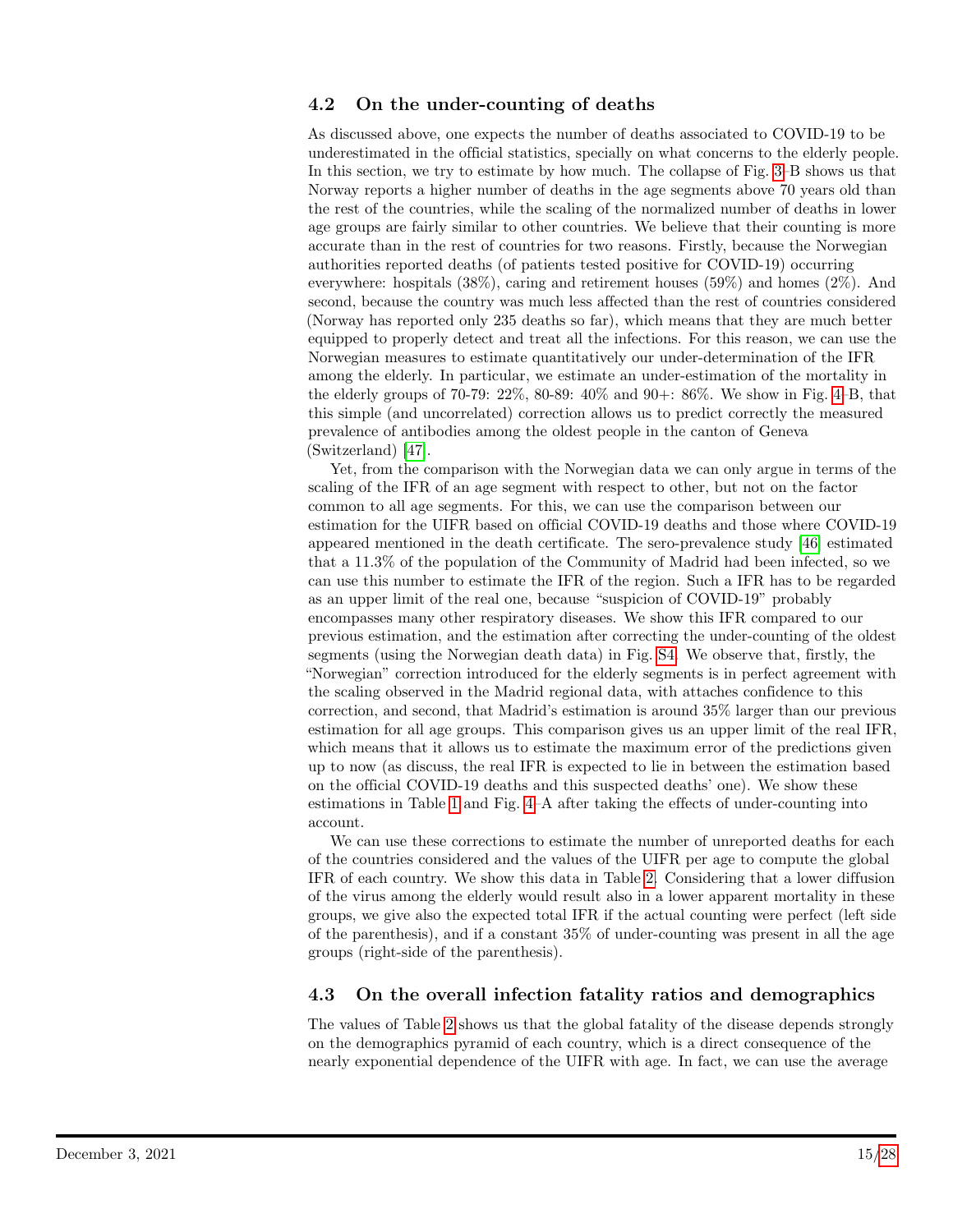<span id="page-15-0"></span>

|              | % of missing deaths | % total IFR         |
|--------------|---------------------|---------------------|
| Spain        | $38.\% (0-86)$      | $1.6\%(1.1-2.1)$    |
| Portugal     | $9.1\% (0-47)$      | $1.3\% (1.2 - 1.8)$ |
| Norway       | $0\%$ (0-33)        | $1.2\% (1.2 - 1.6)$ |
| <b>Korea</b> | $16.\% (0-57)$      | $0.87\% (0.70-1.2)$ |
| Italy        | $61.\% (0-120)$     | $1.8\%(0.98-2.4)$   |
| Germany      | $32.\%(0-78)$       | $1.6\%(1.1-2.1)$    |
| France*      | 110\%(0-190)        | $1.6\%(0.84-2.2)$   |
| England      | $79. \% (0-140)$    | $1.3\%(0.88-1.8)$   |
| Denmark      | $29. \% (0-74)$     | $1.3\%(0.97-1.7)$   |

Table 2. Country-dependent estimates. We estimate the percentage of unreported number of deaths for each country together with the expected fatality ratio once included these estimated missing deaths. In the parenthesis we include the expected values if the current death counting was perfect (no missing deaths, left side of the parenthesis) and if heavy under-counting was present, such as the one observed when comparing with number of deaths with COVID-19 in the death certificate (right side of the parenthesis). <sup>∗</sup>France numbers were computed using only the deaths occurring in hospital facilities, which means that a 58% of under-counting is already confirmed with the counting of deaths occurring in care-houses. We cannot correct the minimum IFR because we do not have the age profile of these deaths.

values given in Table [1](#page-10-0) to explore how the global IFR would change in different parts of the world just due to a different distribution of the number of citizens with age (that is, leaving aside the differences related to the different health systems or economical/social conditions). This observation was previously proposed in [\[60\]](#page-20-13). With our estimations, we expect that, while for Italy the IFR would be 1.8%, the same IFR age profile predicts a 0.62% IFR in China (extremely similar to the one estimated in Ref. [\[25\]](#page-18-7)) or a 0.14% in middle Africa, which could explain, partially, why the outbreaks have been significantly less important there than in Europe (where the overall IFR would be 1.38%).

# 5 Conclusions

We have studied the scaling of the cumulative number of deaths related to COVID-19 with age in different countries. After normalizing these numbers by the fraction of people with that age over the entire population, we observe that the lethality of the disease increases (almost) exponentially with age, expanding over almost 5 orders of magnitude between the  $0.9$  and  $90+$  age segments. In addition, we show that this scaling with age is essentially country independent for ages under 70 years old. We argue that the differences observed over this age are mostly related to different levels of under-counting of deaths among elderly people. The collapse of the mortality data allows us establish direct correspondences between the cumulative number of infections occurred in each country since the beginning of the outbreak.

At a second stage, we use the Spanish survey of the sero-prevalence anti-SARS-CoV-2 antibodies in the Spanish population [\[46\]](#page-20-0) to fix the scale between the number of infections and the number of deaths, which allows us to estimate the COVID-19 infection fatality ratio as function of age (under the assumption of uniform attack rate). We evaluate these numbers with an analogous prevalence survey of the Genova canton [\[47\]](#page-20-1). We also show that, when applied to the COVID-19 death profile of New York City, our predictions are not compatible with the antibody rates estimated by the New York State [\[61\]](#page-20-14). This observation suggests that either the real immunity rate is much higher (and reached herd immunity levels) or the fatality ratio has been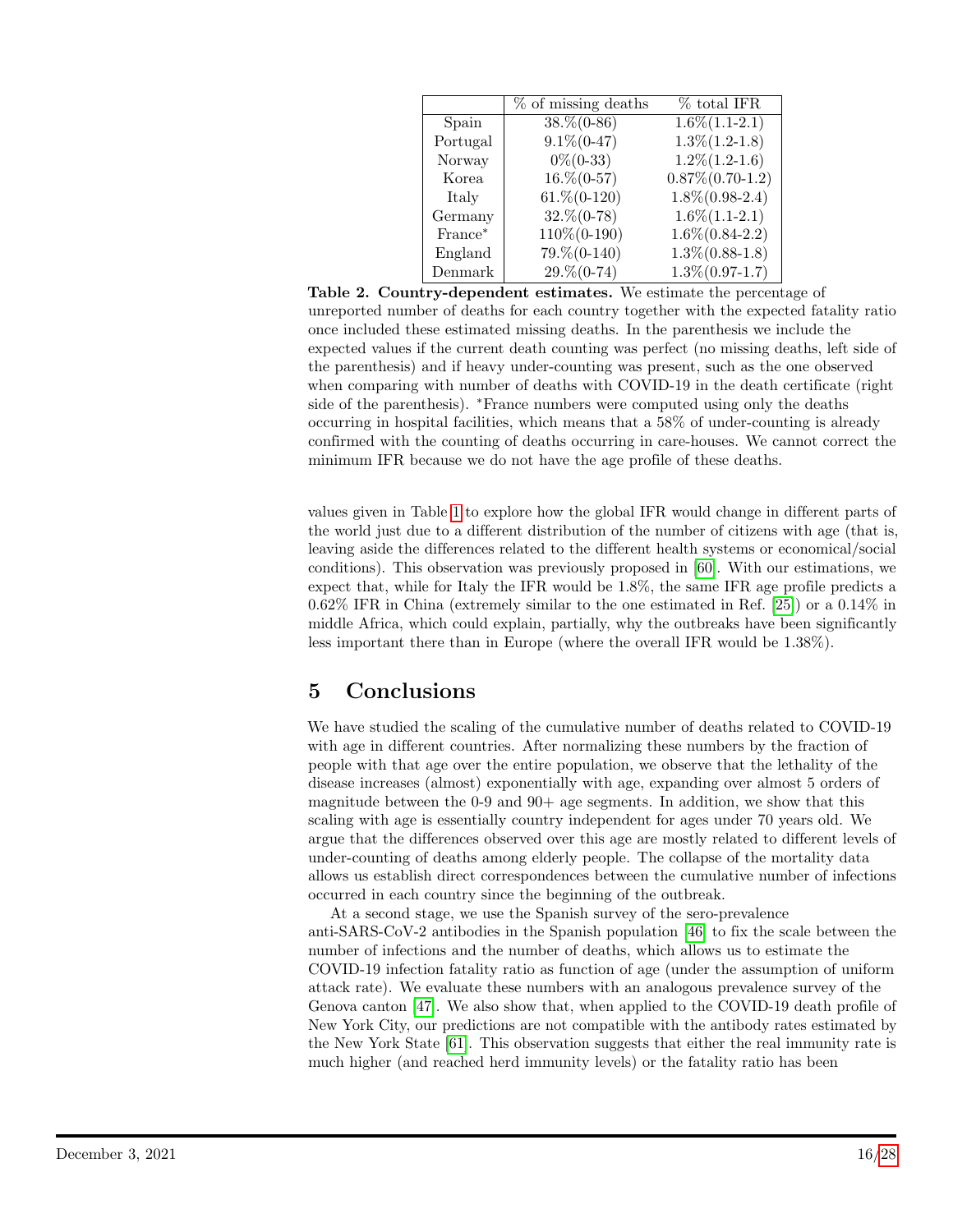significantly higher in New York City than in Spain or Geneva, a discrepancy that might be related to a different health system, a higher prevalence of comorbidities in their population or a collapse of the sanitary system during the worse moments of the epidemics. The scale of the number of infections allows us to compute as well the probability (if infected) of being classified a case, hospitalized, admitted in intensive care units or dying in Spain. The results show a clear increase of all degrees of severity with age, with the notable exception of the infections in patients below 2 years old that lead to much more complications than for older young patients, a situation that could be aggravated by the low exposure of this population to the virus during the lock-down measures.

We further discuss the validity of the uniform attack rate hypothesis using the age distribution of the antibody rates in the Spanish sero-epidemiological study, concluding that even if differences of exposure of the virus between ages are observed, differences do not change qualitatively our estimations for the infection fatality ratio. However, the low attack rate measured among babies warns us that our estimations for the infection fatality rate below 2 years old might be importantly underestimated.

We use information concerning the number of death certificates where COVID-19 was referred as possible death cause to show that the under-counting of deaths is a problem that mostly concerns the deaths of old patients. We use the scaling of the mortality with age in Norway to estimate the real fatality ratio of the elderly age segments (in other words, reverse the under-counting). We then test these estimations with the age profile of deaths in the canton of Geneva and of the deaths certificates in the Community of Madrid.

Finally, our analysis relies exclusively on public statics' data and can easily be updated as more accurate information is available (for instance regarding the attack rates in different countries or better estimations of the total number of infections). For instance, severity rates are now known to be strongly dependent on the patients sex [\[10\]](#page-17-4) or comorbidities [\[13\]](#page-17-6) too, features that could be directly included in this analysis with no effort and that would greatly help to understand the interplay between them and age. In addition, if consolidated, the probabilities and the approach explained here, can be easily used to estimate the degree of penetration of the SARS-CoV-2 in different cities, regions, or countries, and to track the evolution of the pandemics.

Finally, but not least, we want to stress that we only analyzed the changes of the total mortality with age, but the socio-economical environment of the patients plays also an important role. This study could be generalized to include such variables.

# 6 Acknowledgments

I would like to thank Aur´elien Decelle, Luca Leuzzi, Enzo Marinari, Giorgio Parisi, Federico Ricci-Tersenghi, Riccardo Spezia and Francesco Zamponi for useful and interesting discussions, and to Elisabeth Agoritsas, Ada Altieri, Alessio Andronico, Marco Baity-Jesi and David Yllanes for a critical and constructive read of the manuscript.

# References

- <span id="page-16-0"></span>1. Worldometer. Coronavirus (COVID-19) Mortality Rate. <https://wwwworldometersinfo/coronavirus/coronavirus-death-rate/>. 2020;.
- <span id="page-16-1"></span>2. Böttcher L, Xia M, Chou T. Why estimating population-based case fatality rates during epidemics may be misleading. arXiv preprint arXiv:200312032. 2020;.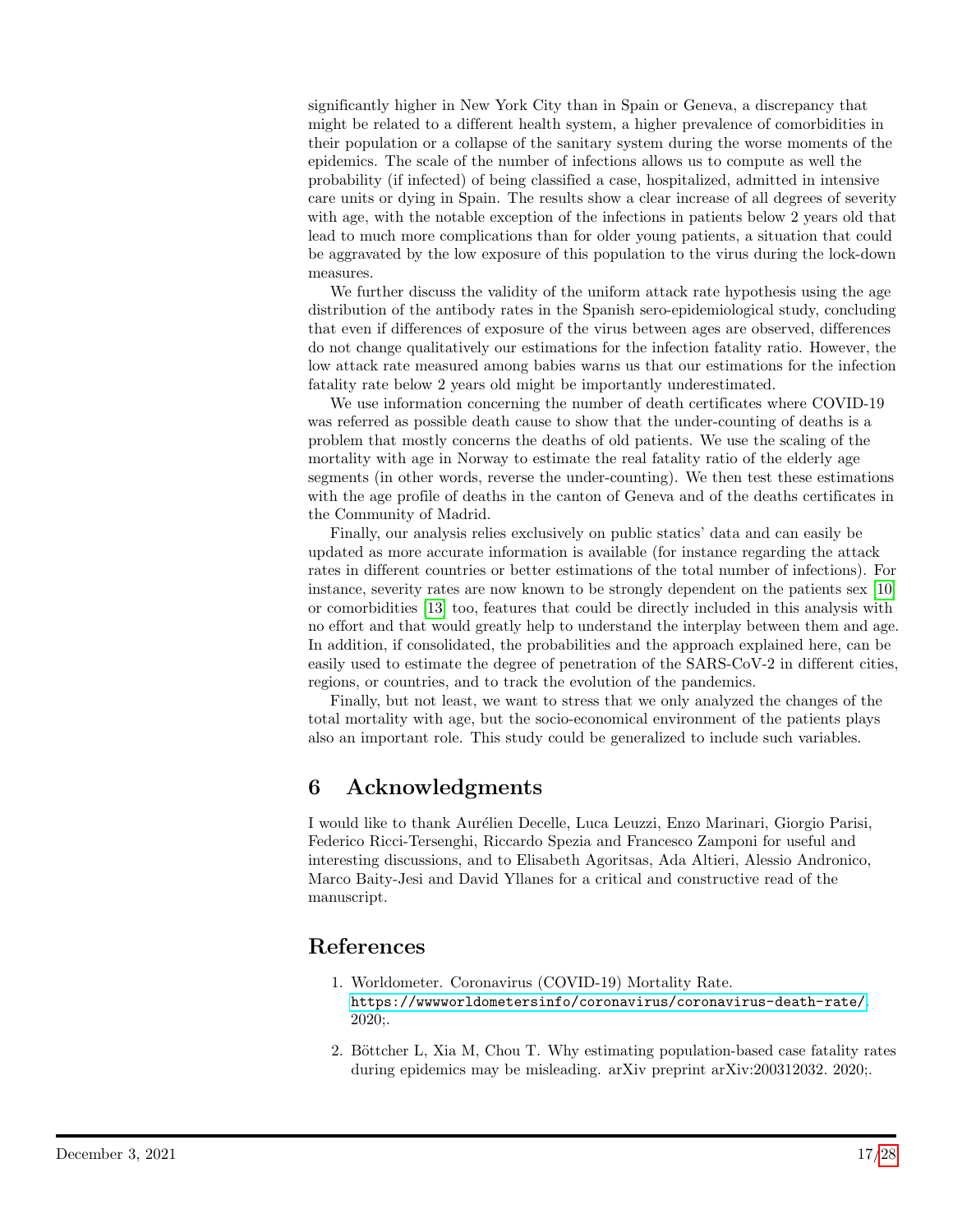- <span id="page-17-0"></span>3. Chirico F, Nucera G, Magnavita N. Estimating case fatality ratio during COVID-19 epidemics: Pitfalls and alternatives. Journal of Infection in Developing Countries. 2020;14(5):438–439. doi:10.3855/jidc.12787.
- <span id="page-17-1"></span>4. Guan Wj, Ni Zy, Hu Y, Liang Wh, Ou Cq, He Jx, et al. Clinical characteristics of coronavirus disease 2019 in China. New England journal of medicine. 2020;382(18):1708–1720.
- 5. Wu JT, Leung K, Bushman M, Kishore N, Niehus R, de Salazar PM, et al. Estimating clinical severity of COVID-19 from the transmission dynamics in Wuhan, China. Nature Medicine. 2020;26(4):506–510.
- 6. Surveillances V. The epidemiological characteristics of an outbreak of 2019 novel coronavirus diseases (COVID-19)—China, 2020. China CDC Weekly. 2020;2(8):113–122.
- 7. Buonanno P, Galletta S, Puca M. Estimating the severity of COVID-19: Evidence from the Italian epicenter. Plos one. 2020;15(10):e0239569.
- <span id="page-17-2"></span>8. Cao J, Tu WJ, Cheng W, Yu L, Liu YK, Hu X, et al. Clinical features and short-term outcomes of 102 patients with coronavirus disease 2019 in Wuhan, China. Clinical Infectious Diseases. 2020;71(15):748–755.
- <span id="page-17-3"></span>9. Dudel C, Riffe T, Acosta E, van Raalte A, Strozza C, Myrskylä M. Monitoring trends and differences in COVID-19 case-fatality rates using decomposition methods: Contributions of age structure and age-specific fatality. PLOS one. 2020;15(9):e0238904.
- <span id="page-17-4"></span>10. Vahidy FS, Pan AP, Ahnstedt H, Munshi Y, Choi HA, Tiruneh Y, et al. Sex differences in susceptibility, severity, and outcomes of coronavirus disease 2019: Cross-sectional analysis from a diverse US metropolitan area. PloS one. 2021;16(1):e0245556.
- <span id="page-17-5"></span>11. Brand˜ao Neto RA, Marchini JF, Marino LO, Alencar JC, Lazar Neto F, Ribeiro S, et al. Mortality and other outcomes of patients with coronavirus disease pneumonia admitted to the emergency department: A prospective observational Brazilian study. PloS one. 2021;16(1):e0244532.
- 12. Araújo MPD, Nunes VMdA, Costa LdA, Souza TAd, Torres GdV, Nobre TTX. Health conditions of potential risk for severe Covid-19 in institutionalized elderly people. PloS one. 2021;16(1):e0245432.
- <span id="page-17-6"></span>13. Chidambaram V, Tun NL, Haque WZ, Majella MG, Sivakumar RK, Kumar A, et al. Factors associated with disease severity and mortality among patients with COVID-19: A systematic review and meta-analysis. PloS one. 2020;15(11):e0241541.
- <span id="page-17-7"></span>14. Ruan S. Likelihood of survival of coronavirus disease 2019. The Lancet Infectious Diseases. 2020;.
- <span id="page-17-8"></span>15. Mallapaty S. How deadly is the coronavirus? Scientists are close to an answer. Nature. 2020;582(7813):467–468. doi:10.1038/d41586-020-01738-2.
- <span id="page-17-9"></span>16. Angelopoulos AN, Pathak R, Varma R, Jordan MI. Identifying and Correcting Bias from Time-and Severity-Dependent Reporting Rates in the Estimation of the COVID-19 Case Fatality Rate. arXiv preprint arXiv:200308592. 2020;.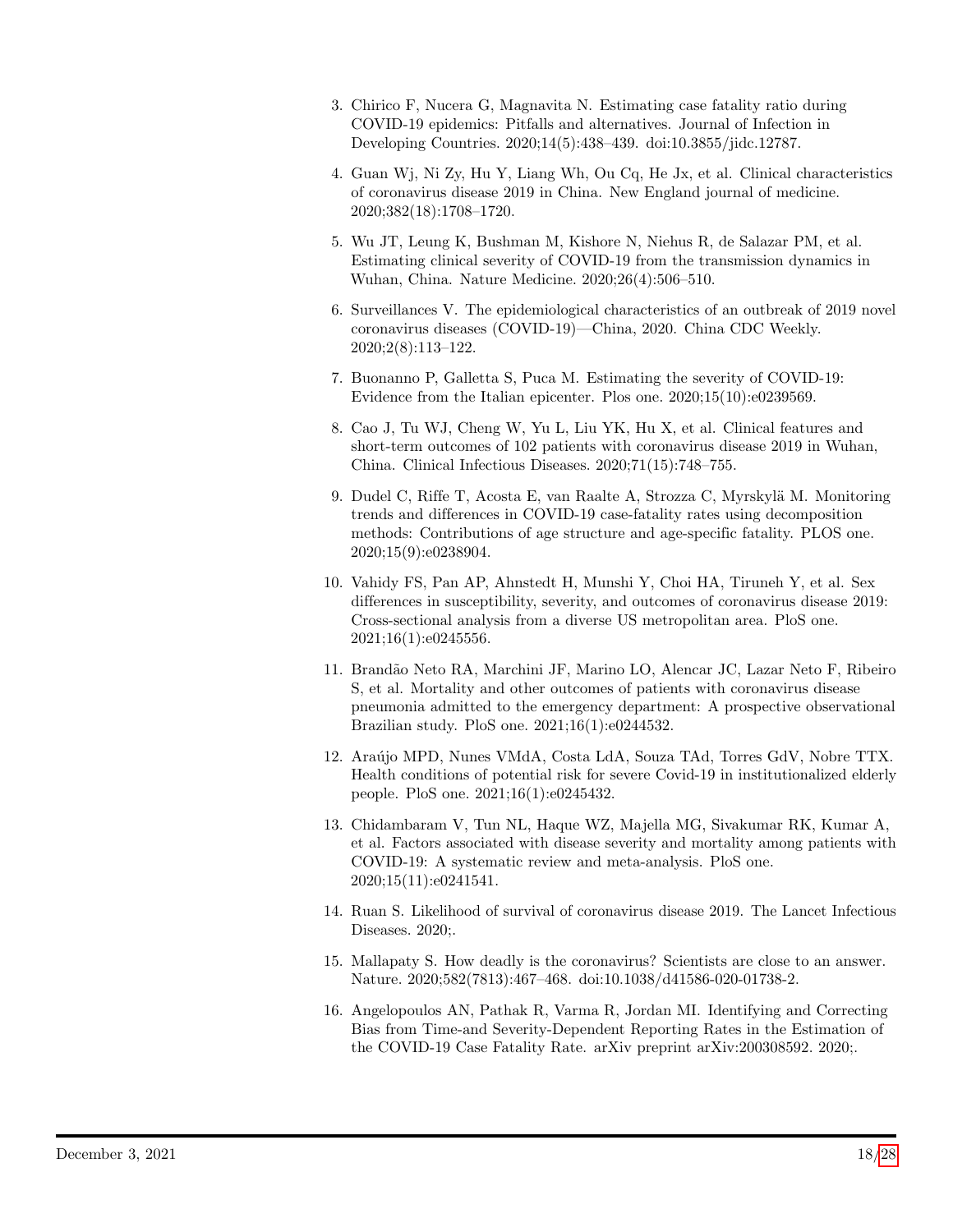- 17. Baud D, Qi X, Nielsen-Saines K, Musso D, Pomar L, Favre G. Real estimates of mortality following COVID-19 infection. The Lancet Infectious Diseases. 2020;20(7):773. doi:10.1016/S1473-3099(20)30195-X.
- 18. Spychalski P, Błażyńska-Spychalska A, Kobiela J. Estimating case fatality rates of COVID-19. The Lancet Infectious Diseases. 2020;20(7):774–775. doi:10.1016/S1473-3099(20)30246-2.
- 19. Rosakis P, Marketou ME. Rethinking case fatality ratios for covid-19 from a data-driven viewpoint. Journal of Infection. 2020;81(2):e162–e164. doi:10.1016/j.jinf.2020.06.010.
- 20. Abate SM, Ahmed Ali S, Mantfardo B, Basu B. Rate of Intensive Care Unit admission and outcomes among patients with coronavirus: A systematic review and Meta-analysis. PloS one. 2020;15(7):e0235653.
- <span id="page-18-0"></span>21. Narayanan CS. A novel cohort analysis approach to determining the case fatality rate of COVID-19 and other infectious diseases. Plos one. 2020;15(6):e0233146.
- <span id="page-18-1"></span>22. Flaxman S, Mishra S, Gandy A, Unwin HJT, Coupland H, Mellan TA, et al. Estimating the number of infections and the impact of non-pharmaceutical interventions on COVID-19 in European countries: technical description update. arXiv preprint arXiv:200411342. 2020;.
- <span id="page-18-2"></span>23. Phipps SJ, Grafton RQ, Kompas T. Estimating the true (population) infection rate for COVID-19: A Backcasting Approach with Monte Carlo Methods. medRxiv. 2020;.
- <span id="page-18-3"></span>24. Jung Sm, Akhmetzhanov AR, Hayashi K, Linton NM, Yang Y, Yuan B, et al. Real-time estimation of the risk of death from novel coronavirus (COVID-19) infection: inference using exported cases. Journal of clinical medicine. 2020;9(2):523.
- <span id="page-18-7"></span>25. Verity R, Okell LC, Dorigatti I, Winskill P, Whittaker C, Imai N, et al. Estimates of the severity of coronavirus disease 2019: a model-based analysis. The Lancet infectious diseases. 2020;.
- 26. Sonoo M, Kanbayashi T, Shimohata T, Kobayashi M, Hayashi H. Estimation of the true infection rate and infection fatality rate of COVID-19 in the whole population of each country. medRxiv. 2020;.
- <span id="page-18-4"></span>27. Modi C, Boehm V, Ferraro S, Stein G, Seljak U. How deadly is COVID-19? A rigorous analysis of excess mortality and age-dependent fatality rates in Italy. medRxiv. 2020;.
- <span id="page-18-5"></span>28. Bendavid E, Mulaney B, Sood N, Shah S, Ling E, Bromley-Dulfano R, et al. COVID-19 Antibody Seroprevalence in Santa Clara County, California. MedRxiv. 2020;.
- <span id="page-18-6"></span>29. Bennett ST, Steyvers M. Estimating COVID-19 Antibody Seroprevalence in Santa Clara County, California. A re-analysis of Bendavid et al. medRxiv. 2020;.
- <span id="page-18-8"></span>30. Russell TW, Hellewell J, Jarvis CI, Zandvoort KV, Abbott S, Ratnayake R, et al. Estimating the infection and case fatality ratio for coronavirus disease (COVID-19) using age-adjusted data from the outbreak on the Diamond Princess cruise ship, February 2020. Eurosurveillance. 2020;25(12):2000256. doi:10.2807/1560-7917.ES.2020.25.12.2000256.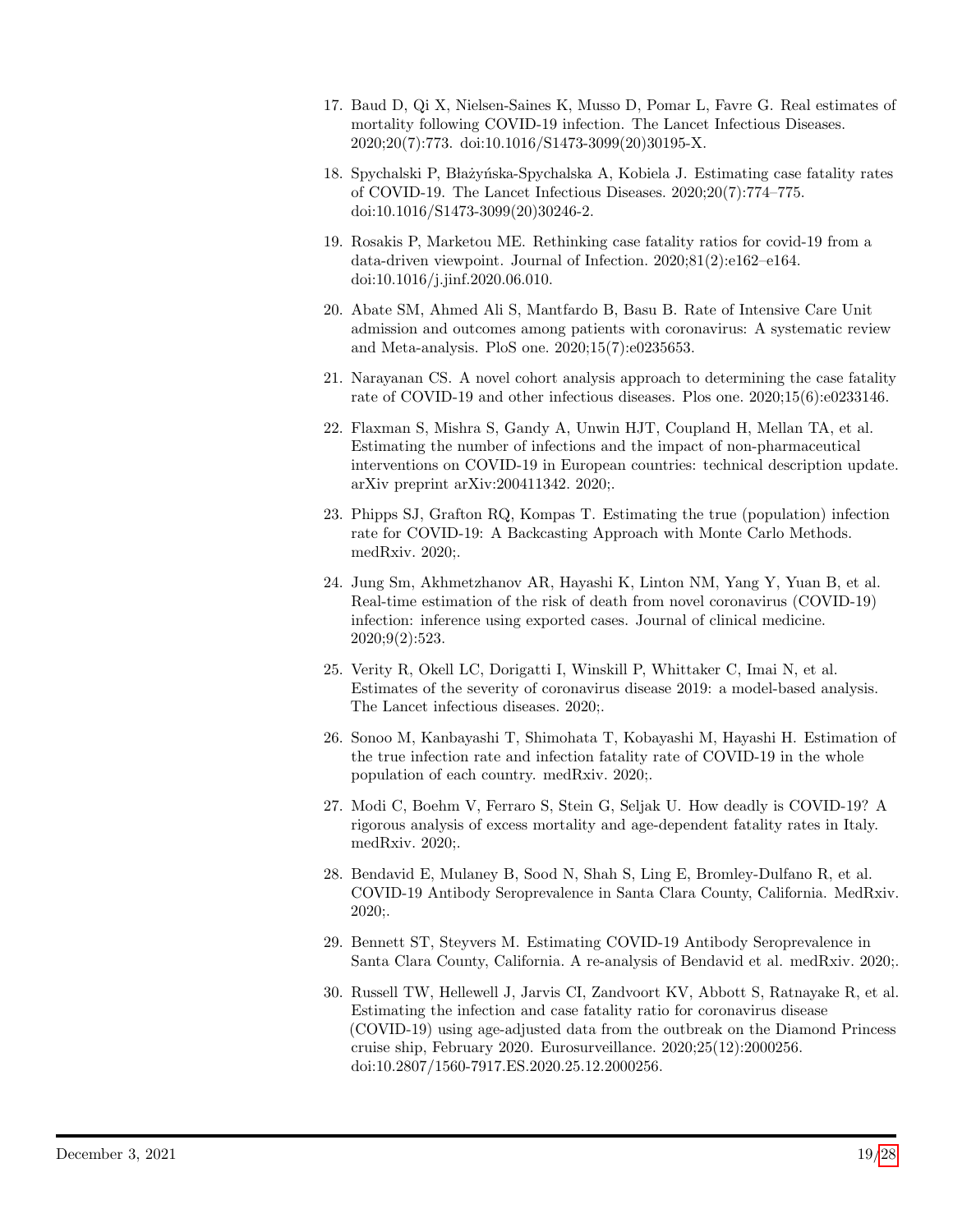- <span id="page-19-0"></span>31. Leon DA, Shkolnikov VM, Smeeth L, Magnus P, Pechholdová M, Jarvis CI. COVID-19: a need for real-time monitoring of weekly excess deaths. The Lancet. 2020;395(10234):e81.
- <span id="page-19-1"></span>32. Economist T. Tracking covid-19 excess deaths across countries; 2020. [https://www.economist.com/graphic-detail/2020/04/16/](https://www.economist.com/graphic-detail/2020/04/16/tracking-covid-19-excess-deaths-across-countries) [tracking-covid-19-excess-deaths-across-countries](https://www.economist.com/graphic-detail/2020/04/16/tracking-covid-19-excess-deaths-across-countries).
- <span id="page-19-2"></span>33. Oguzoglu U. COVID-19 Lockdowns and Decline in Traffic Related Deaths and Injuries. IZA Discussion Paper. 2020;13278.
- 34. Christey G, Amey J, Campbell A, Smith A. Variation in volumes and characteristics of trauma patients admitted to a level one trauma centre during national level 4 lockdown for COVID-19 in New Zealand. NZ Med J. 2020;24:81–8.
- 35. Saladié  $\hat{O}$ , Bustamante E, Gutiérrez A. COVID-19 lockdown and reduction of traffic accidents in Tarragona province, Spain. Transportation Research Interdisciplinary Perspectives. 2020; p. 100218.
- <span id="page-19-3"></span>36. Nu˜nez JH, Sallent A, Lakhani K, Guerra-Farfan E, Vidal N, Ekhtiari S, et al. Impact of the COVID-19 Pandemic on an Emergency Traumatology Service: Experience at a Tertiary Trauma Centre in Spain. Injury. 2020;.
- <span id="page-19-4"></span>37. Ricci-Tersenghi F. An estimate of direct and indirect deaths related to the COVID-19 epidemic in Italy. [https://medium.com/@riccife/](https://medium.com/@riccife/an-estimate-of-direct-and-indirect-deaths-related-to-the-covid-19-epidemic-in-italy-97a13c078df9) an-estimate-of-direct-and-indirect-deaths-related-to-the-covid-19-epidemi Medium. 2020;.
- <span id="page-19-5"></span>38. Datadista. COVID 19; 2020. <https://github.com/datadista/datasets/tree/master/>.
- <span id="page-19-6"></span>39. He X, Lau EH, Wu P, Deng X, Wang J, Hao X, et al. Temporal dynamics in viral shedding and transmissibility of COVID-19. Nature medicine. 2020;26(5):672–675.
- <span id="page-19-12"></span>40. Linton NM, Kobayashi T, Yang Y, Hayashi K, Akhmetzhanov AR, Jung Sm, et al. Incubation period and other epidemiological characteristics of 2019 novel coronavirus infections with right truncation: a statistical analysis of publicly available case data. Journal of clinical medicine. 2020;9(2):538.
- <span id="page-19-7"></span>41. Verma V, Vishwakarma RK, Verma A, Nath DC, Khan HT. Time-to-Death approach in revealing Chronicity and Severity of COVID-19 across the World. PloS one. 2020;15(5):e0233074.
- <span id="page-19-8"></span>42. Bi Q, Wu Y, Mei S, Ye C, Zou X, Zhang Z, et al. Epidemiology and transmission of COVID-19 in 391 cases and 1286 of their close contacts in Shenzhen, China: a retrospective cohort study. The Lancet Infectious Diseases. 2020;.
- <span id="page-19-9"></span>43. Ferguson NM, Cummings DA, Cauchemez S, Fraser C, Riley S, Meeyai A, et al. Strategies for containing an emerging influenza pandemic in Southeast Asia. Nature. 2005;437(7056):209–214.
- <span id="page-19-10"></span>44. Mossong J, Hens N, Jit M, Beutels P, Auranen K, Mikolajczyk R, et al. Social contacts and mixing patterns relevant to the spread of infectious diseases. PLoS medicine. 2008;5(3).
- <span id="page-19-11"></span>45. for National Statistics (UK) O. Deaths registered weekly in England and Wales, provisional; 2020. [Download data.](https://www.ons.gov.uk/file?uri=%2fpeoplepopulationandcommunity%2fbirthsdeathsandmarriages%2fdeaths%2fdatasets%2fweeklyprovisionalfiguresondeathsregisteredinenglandandwales%2f2020/publishedweek212020.xlsx)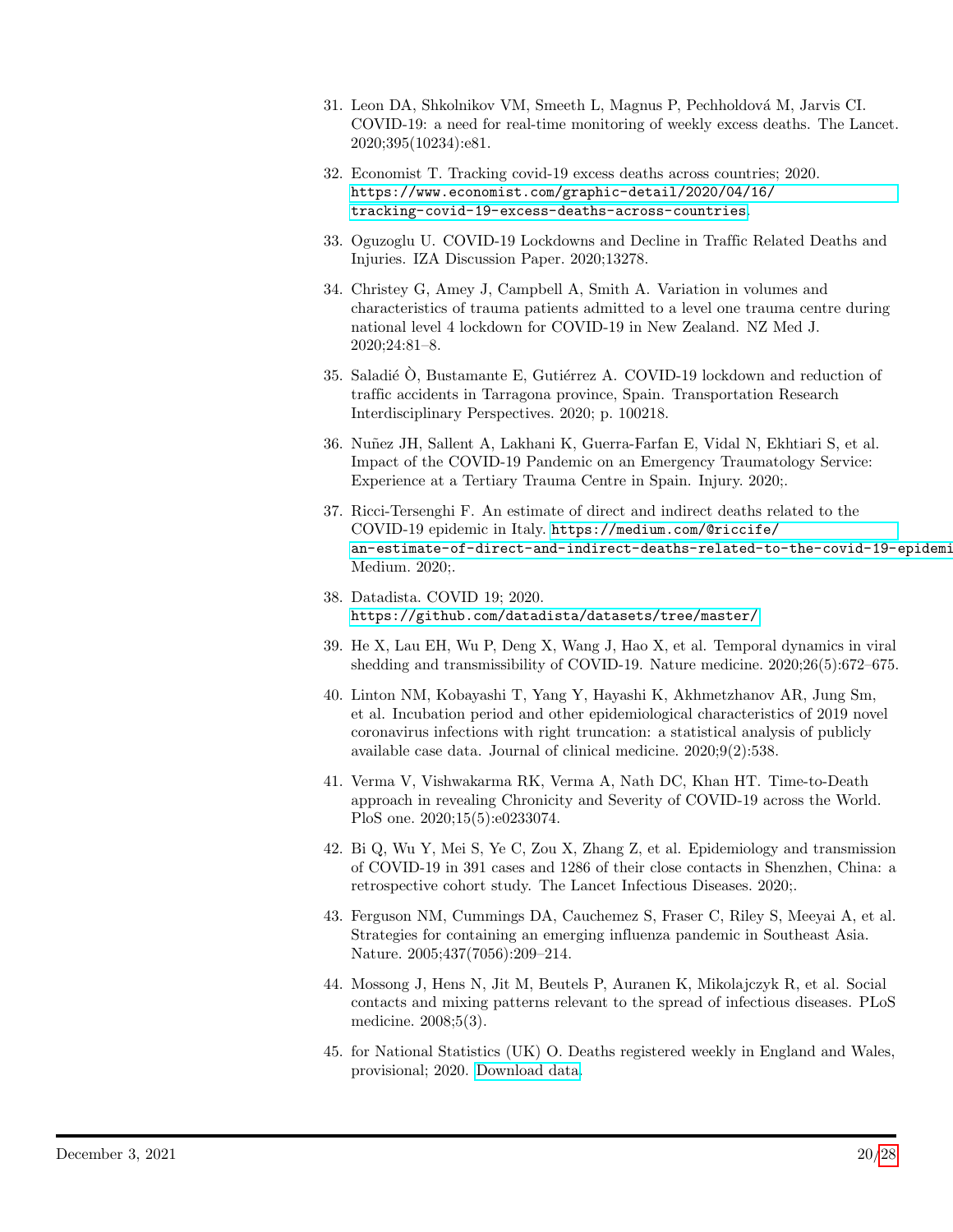- <span id="page-20-0"></span>46. de Sanidad (Spain) M. ESTUDIO ENE-COVID19: PRIMERA RONDA ESTUDIO NACIONAL DE SERO-EPIDEMIOLOG´IA DE LA INFECCION´ POR SARS-COV-2 EN ESPAñA; 2020. [See report.](https://www.mscbs.gob.es/ciudadanos/ene-covid/docs/ESTUDIO_ENE-COVID19_PRIMERA_RONDA_INFORME_PRELIMINAR.pdf)
- <span id="page-20-1"></span>47. Stringhini S, Wisniak A, Piumatti G, Azman AS, Lauer SA, Baysson H, et al. Repeated seroprevalence of anti-SARS-CoV-2 IgG antibodies in a population-based sample from Geneva, Switzerland. medRxiv. 2020;.
- <span id="page-20-2"></span>48. Salje H, Tran Kiem C, Lefrancq N, Courtejoie N, Bosetti P, Paireau J, et al. Estimating the burden of SARS-CoV-2 in France. Science. 2020;doi:10.1126/science.abc3517.
- <span id="page-20-3"></span>49. for National Statistics (UK) O. Coronavirus (COVID-19) Infection Survey pilot: 28 May 2020; 2020. [Report.](https://www.ons.gov.uk/peoplepopulationandcommunity/healthandsocialcare/conditionsanddiseases/bulletins/coronaviruscovid19infectionsurveypilot/28may2020#number-of-new-covid-19-cases-in-england)
- <span id="page-20-4"></span>50. Erikstrup C, Hother CE, Pedersen OBV, Mølbak K, Skov RL, Holm DK, et al. Estimation of SARS-CoV-2 infection fatality rate by real-time antibody screening of blood donors. medRxiv. 2020;.
- <span id="page-20-5"></span>51. Gomes MGM, Aguas R, Corder RM, King JG, Langwig KE, Souto-Maior C, et al. Individual variation in susceptibility or exposure to SARS-CoV-2 lowers the herd immunity threshold. medRxiv. 2020;.
- <span id="page-20-6"></span>52. Yasinski E. Researchers Applaud Spanish COVID-19 Serological Survey. The Scientist. 2020;.
- <span id="page-20-7"></span>53. Sethuraman N, Jeremiah SS, Ryo A. Interpreting Diagnostic Tests for SARS-CoV-2. JAMA. 2020;doi:10.1001/jama.2020.8259.
- <span id="page-20-8"></span>54. Rosado J, Cockram C, Merkling SH, Demeret C, Meola A, Kerneis S, et al. Serological signatures of SARS-CoV-2 infection: Implications for antibody-based diagnostics. medRxiv. 2020;.
- <span id="page-20-9"></span>55. Whitman JD, Hiatt J, Mowery CT, Shy BR, Yu R, Yamamoto TN, et al. Test performance evaluation of SARS-CoV-2 serological assays. MedRxiv. 2020;.
- <span id="page-20-10"></span>56. Sempos C, Tian L. Adjusting Coronavirus prevalence estimates for laboratory test kit error. medRxiv. 2020;.
- <span id="page-20-11"></span>57. Riphagen S, Gomez X, Gonzalez-Martinez C, Wilkinson N, Theocharis P. Hyperinflammatory shock in children during COVID-19 pandemic. The Lancet. 2020;395(10237):1607–1608.
- 58. Jones VG, Mills M, Suarez D, Hogan CA, Yeh D, Segal JB, et al. COVID-19 and Kawasaki disease: novel virus and novel case. Hospital Pediatrics. 2020;10(6):537–540.
- <span id="page-20-12"></span>59. Harahsheh AS, Dahdah N, Newburger JW, Portman MA, Piram M, Tulloh R, et al. Missed or delayed diagnosis of Kawasaki disease during the 2019 Novel coronavirus disease (COVID-19) pandemic. The Journal of Pediatrics. 2020;.
- <span id="page-20-13"></span>60. Dowd JB, Andriano L, Brazel DM, Rotondi V, Block P, Ding X, et al. Demographic science aids in understanding the spread and fatality rates of COVID-19. Proceedings of the National Academy of Sciences. 2020;117(18):9696–9698.
- <span id="page-20-14"></span>61. State) GPONY; 2020. https://www.governor.ny.gov/news/amid-ongoing-covid-19-pandemic-governor-cuomo-announces-results-completed-antibody-testing.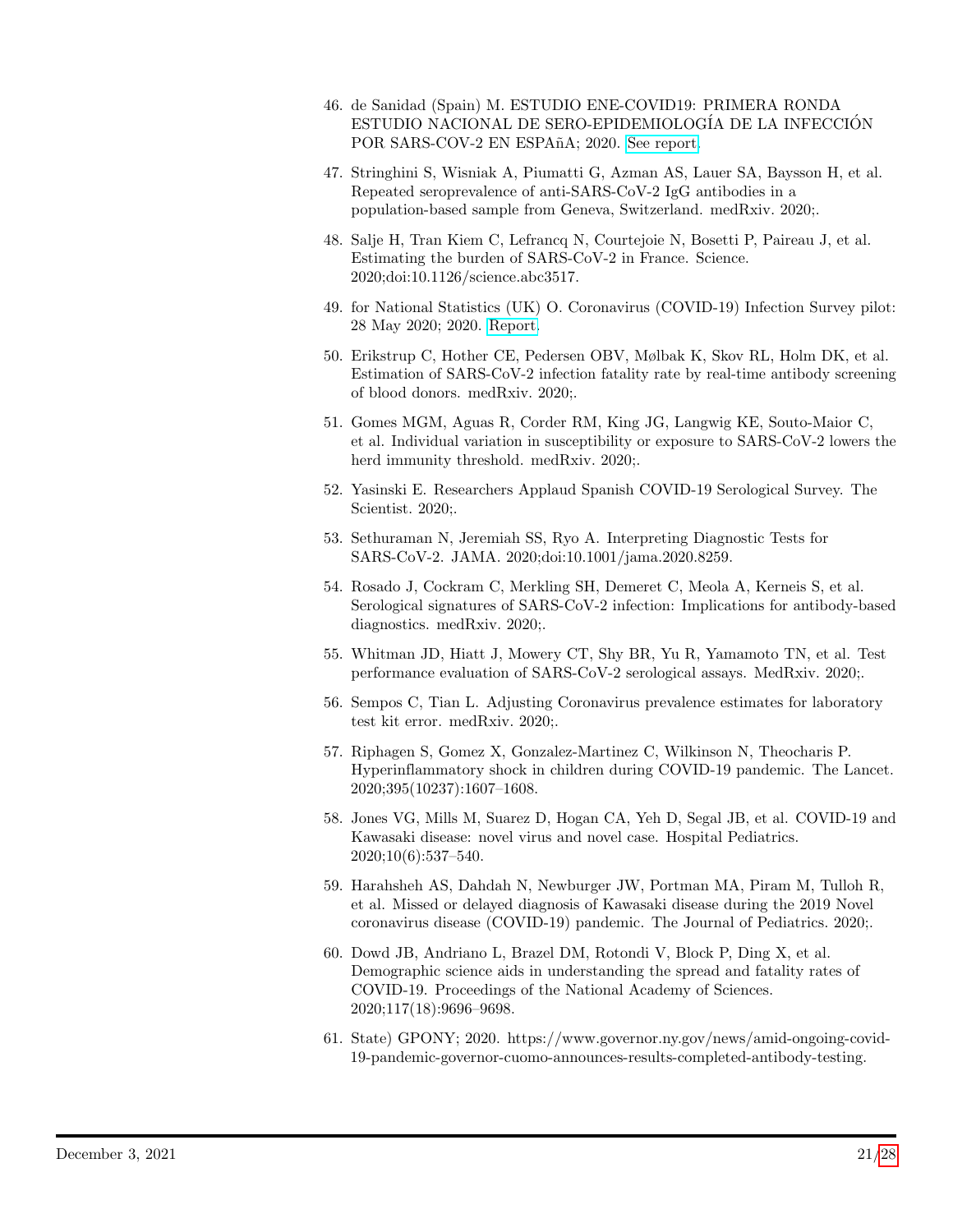<span id="page-21-0"></span>

Fig 4. Probabilities assuming a uniform attack rate. A We use the measurements of the number of infections in Spain to estimate the UIFR using Eq. [\(3\)](#page-4-3) in both regions. We fix the constant  $f_0$  in Table [S2](#page-25-1) using the estimation of the UIFR in Spain for the age group 50-59 to infer the values of the country average UIFR (from the collapse of Fig. [3–](#page-9-1)B). We show this first estimation in red, and in green, we show the UIFR after correcting the under-counting of deaths over 70 years old. We compare these results with the estimation by Verity  $et \ al.$  [\[25\]](#page-18-7) and the CFR (i.e. the probability of dying for confirmed COVID-19 cases, not the IFR) by age in South Korea. In B, we use the IFR estimations from A and Table [1,](#page-10-0) to predict the seroprevalence of anti-SARS-CoV-2 antibodies in the population of Geneva, Switzerland, from the official distribution of deaths per age of a total of 277 deceases. The predicted fraction of infections is given in dots (in green, if we used the bare estimation of Eq. [\(9\)](#page-10-1), in violet, if we include the corrections linked to under-counting). In horizontal lines (and the 95% of confidence interval in gray shadow), we show the actual values measured from the antibody survey of Ref. [\[47\]](#page-20-1) in patients of different age-groups.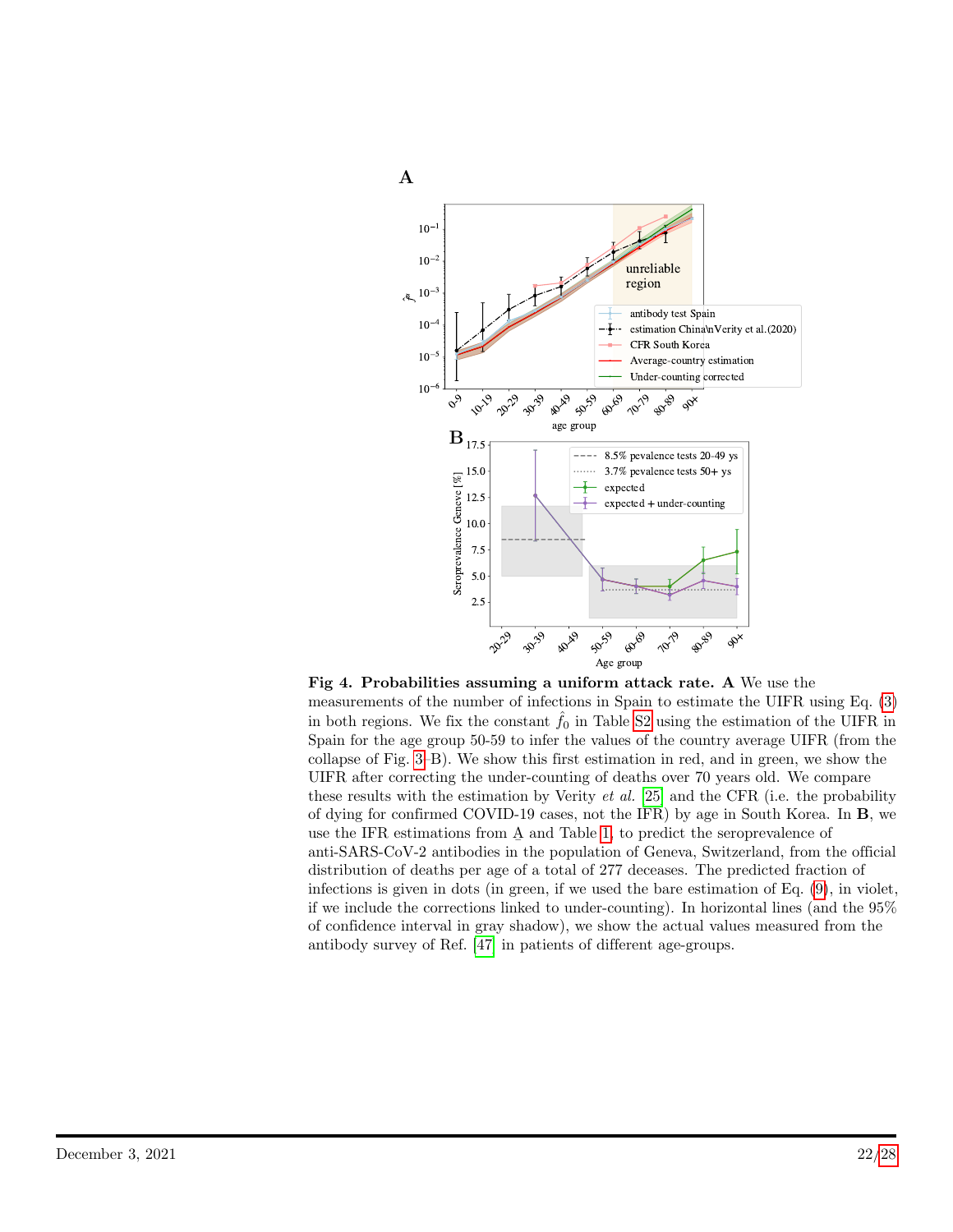<span id="page-22-0"></span>

Fig 5. Other probabilities as function of age assuming uniform attack rate. In **A** we show the probability of being classified as official case,  $\hat{f}_C$ , being hospitalized,  $\hat{f}_H$ , admitted in intensive care,  $\hat{f}_S$ , and dying,  $\hat{f}_D$ , in Spain in Spring 2020, as function of the age using age segments of 10 years. B, we show the same data but were the kid's information has been grouped by smaller age-segments, evidencing the severity of the cases in patients under 2 years old. A is generated using the data by the Spanish Health Ministry up to the 22nd of May and B with the data published by the RENAVE, see Materials and Table [2.1.](#page-2-0)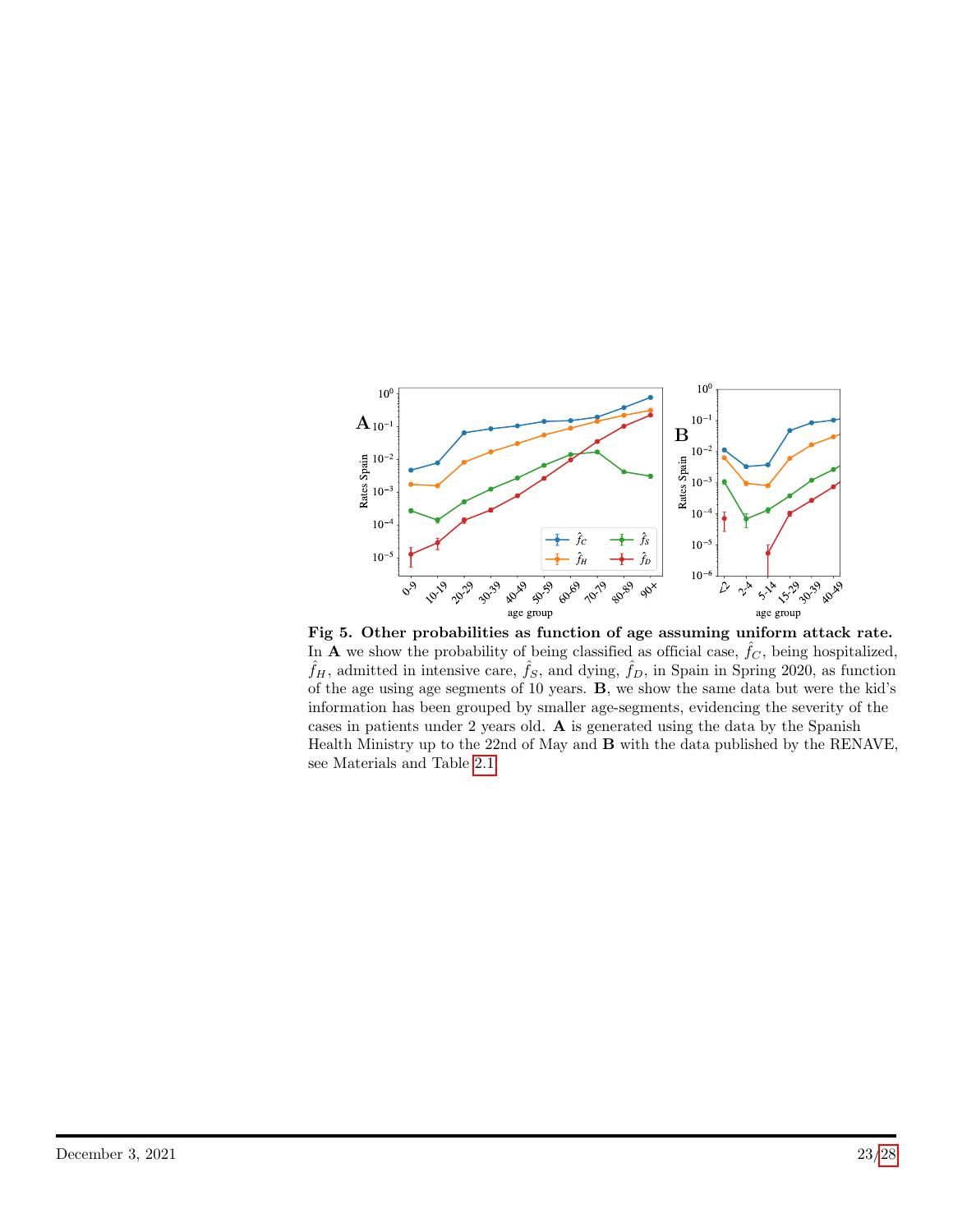<span id="page-23-0"></span>

Fig 6. Uniform versus non uniform IFR. A We show the relative risk of infection for an age segment  $r_{\alpha}$  (see Eq. [\(4\)](#page-4-4) and definition below) taken from the sero-epidemiological study of the Spanish population [\[46\]](#page-20-0). While the youngest segments of the population seem to be less hit by the virus, the distribution of the infections is rather similar to that of a uniform attack rate, indicated by the dashed line  $r_{\alpha} = 1$  here. The 95% confidence interval for  $r_{\alpha}$  is indicated by the red shadow. **B** We show the estimated uniform and nonuniform IFR for Spain and compare it with the CFR as a function of age. The error for the non-uniform IFR is shown by a red shadow.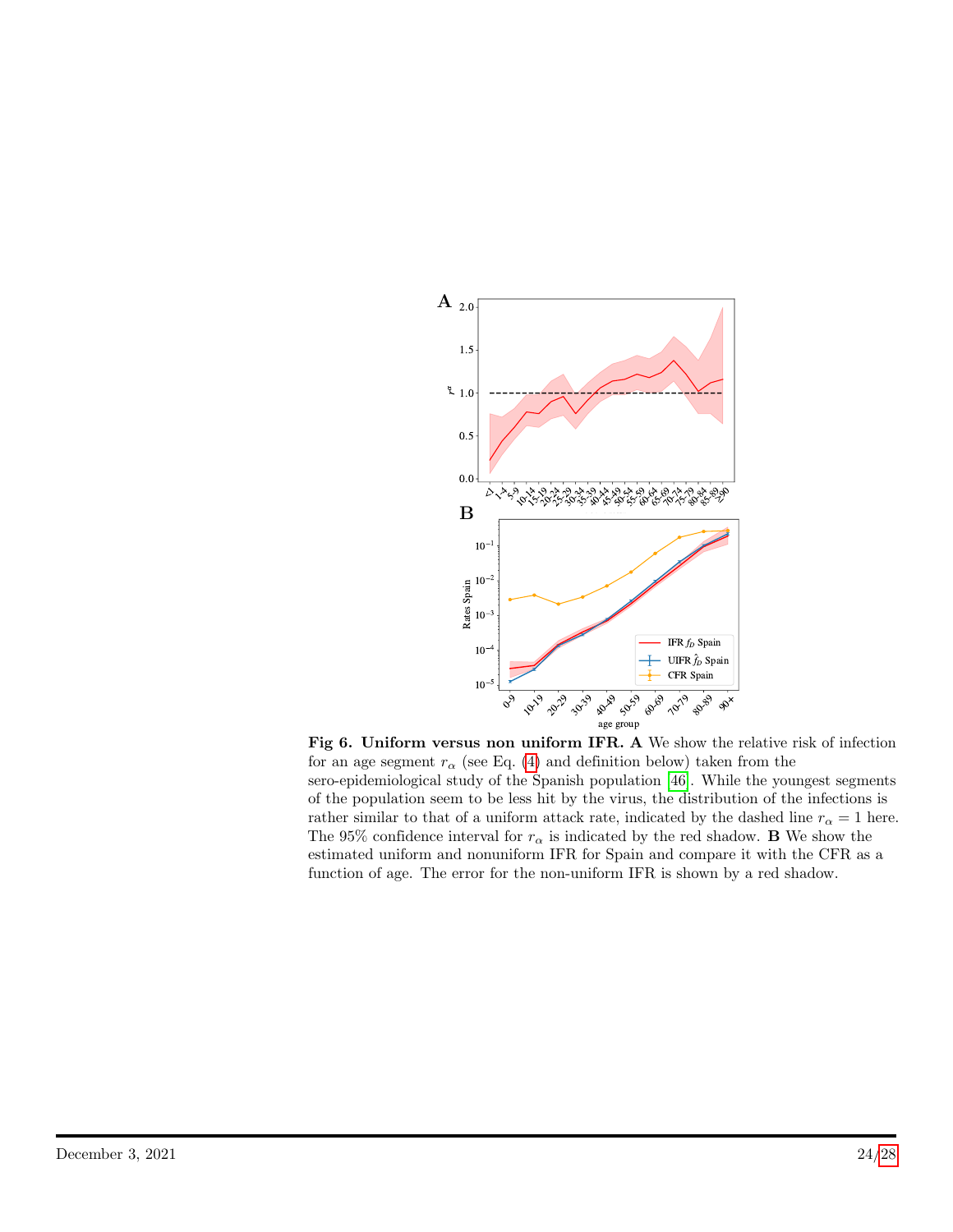<span id="page-24-0"></span>

| $\overline{\text{Country}}$ | dates       | Origin of the data (from INED)                                   | Data details                                              | Demographic sources                           | Data used for               |
|-----------------------------|-------------|------------------------------------------------------------------|-----------------------------------------------------------|-----------------------------------------------|-----------------------------|
|                             |             | Ministerio de Sanidad, Con-                                      | Cumulative deaths with con-                               | Instituto<br>Nacional                         | Figs. $3,4$ and             |
|                             | 21/05/2020  | Bienestar<br>Social<br>sumo y                                    | firmed COVID-19 infection                                 | $de$ Estadística<br>(INE)                     | $6 - B$ and Ta-             |
|                             |             | (MSCBS)                                                          | occurred in hospitals or else-                            | 01/07/2019                                    | bles $S2$ , 1, and          |
| Spain                       |             |                                                                  | where                                                     |                                               | 2.                          |
|                             | 21/05/2020  | <b>MSCBS</b><br>datadista<br>from                                | Confirmed cases, hospitaliza-                             | $, \,$                                        | Figs. $5-A$                 |
|                             |             | database                                                         | tions, deaths occurred in hos-                            |                                               |                             |
|                             |             |                                                                  | pitals or elsewhere, and en-                              |                                               |                             |
|                             |             |                                                                  | tries in ICU                                              |                                               |                             |
|                             | 21/05/2020  | Red Nacional de Vigilancia Epi-<br>demiológica (RENAVE)          | Deaths occurred in hospitals<br>or elsewhere              | $, \,$                                        | Figs. $5-\mathrm{B}$        |
|                             |             | Serviço Nacional de Saúde,                                       | Cumulative deaths with con-                               | Eurostat, C European                          | Figs. $3$ and $4$           |
| Portugal                    | 19/05/2020  | SNS-Direção Geral da Saúde,                                      | firmed COVID-19 infection                                 | Union, 1995-2020                              | and Tables S2,              |
|                             |             | <b>DGS</b>                                                       |                                                           |                                               | 1, and 2.                   |
|                             |             | Folkehelseinstituttet, "COVID-                                   | Cumulative deaths in hospi-                               | Norway Statistics, Table                      | Figs. 3 and 4               |
| Norway                      | 20/05/2020  | 19 Dagsrapport"                                                  | tals and in other health insti-                           | 07459: "Population, by                        | and Tables S2,              |
|                             |             |                                                                  | tutions (nursing homes, etc)                              | age and sex, 1986 - 2020"                     | 1, and 2.                   |
|                             |             |                                                                  | and homes                                                 |                                               |                             |
|                             |             | Rijksinstituut voor Volksge-                                     | Cumulative deaths with con-                               | CBS Statistics Nether-                        | Fig. $3-A$ .                |
| Netherlands                 | 21/05/2020  | zondheid en Milieu                                               | firmed COVID-19 infection                                 | lands $01/01/2019$                            |                             |
|                             |             |                                                                  | in hospitals and elsewhere                                |                                               |                             |
|                             |             | Korea Centers for Disease Con-                                   | Cumulative deaths with con-                               | KOSIS (Korean Statis-                         | Figs. 3 and 4               |
| South Korea                 | 15/04/2020  | trol $&$ Prevention (KCDC)                                       | firmed COVID-19 infection                                 | tical Information Ser-                        | and Tables S2,              |
|                             |             |                                                                  |                                                           | vice) statistical database                    | 1, and 2.                   |
|                             |             | Italian National Institute of                                    |                                                           | 23/04/2020.                                   |                             |
|                             |             |                                                                  | Cumulative deaths                                         | Italian National Insti-                       | Figs. 3 and 4               |
| Italy                       | 18/05/2020  | Health (Istituto superiore di<br>sanità - ISS); Daily Infograph- |                                                           | tute of Statistics (Istat)<br>01/01/2019      | and Tables S2,<br>1, and 2. |
|                             |             | ics,                                                             |                                                           |                                               |                             |
|                             |             |                                                                  | Cumulative deaths with con-                               | $\odot$<br>Eurostat,<br>Euro-                 | Figs. 3 and 4               |
| Germany                     | 21/05/2020  | Robert Koch-Institut (RKI)                                       | firmed COVID-19 infection                                 | pean Union, 1995-2020,                        | and Tables S2,              |
|                             |             |                                                                  |                                                           | 10/04/2020.                                   | 1, and 2.                   |
|                             |             | Data are communicated daily                                      | Cumulative deaths with con-                               | $\overline{\text{L'Institut national}}$ de la | Figs. $3$ and $4$           |
|                             | 21/05/2020  | by Public Health France (SpF)                                    | firmed COVID-19 infection                                 | statistique et des études                     | and Tables S2,              |
| France                      |             | to the French Institut for De-                                   | occurred in hospitals                                     | économiques (Insee)                           | 1, and 2.                   |
|                             |             | mographic Studies (INED)                                         |                                                           |                                               |                             |
|                             | 22/03<br>to | , ,                                                              | , ,                                                       | $, \,$                                        | Figs. 1                     |
|                             | 21/05/2020  |                                                                  |                                                           |                                               |                             |
|                             |             | Office for National Statis-                                      | Cumulative deaths (COVID-                                 | Office for National Statis-                   | Figs. 3 and 4               |
| England and Wales           | 22/05/2020  | tics (ONS). Deaths registered                                    | 19 was mentioned on the                                   | tics (ONS) $30/06/2018$                       | and Tables S2,              |
|                             |             | weekly in England and Wales.                                     | death certificate) occurred in<br>hospitals or elsewhere. |                                               | $1,$ and $2.$               |
|                             |             |                                                                  | Cumulative deaths with con-                               | Office for National Statis-                   | Fig. 2.                     |
| England                     | 22/05/2020  | National Health Service (NHS)                                    | firmed COVID-19 infection                                 | tics (ONS) $30/06/2018$                       |                             |
|                             |             |                                                                  | occurred in hospitals.                                    |                                               |                             |
|                             |             |                                                                  | Cumulative deaths with con-                               | Statistics<br>Denmark                         | Figs. $3$ and $4$           |
| Denmark                     | 20/05/2020  | Statens Serum Institut (SSI)                                     | firmed COVID-19 infection                                 | 01/01/2020                                    | and Tables S2,              |
|                             |             |                                                                  |                                                           |                                               | 1, and 2.                   |

Table S1. Source and details of the age-distributed data (by country) used in the analysis. In the last column, we detail the Figures and Tables generated with these data. All these data are freely available for scientific use at the website: <https:/dc-covid.site.ined.fr/fr/donnees/>.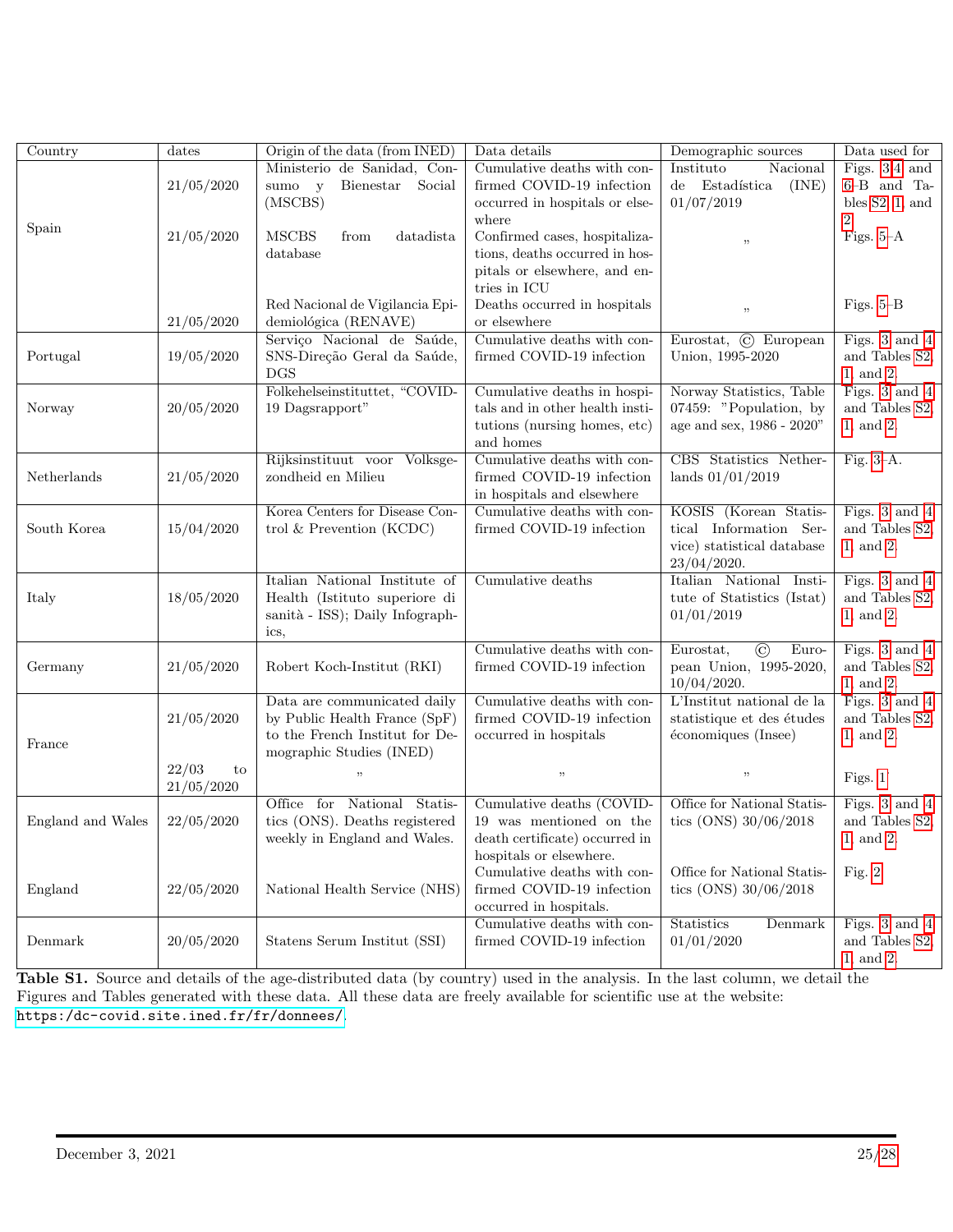<span id="page-25-1"></span>

| Scaling relations |                            |          |                                                             |
|-------------------|----------------------------|----------|-------------------------------------------------------------|
| age group         | $\propto \hat{f}_{\alpha}$ | Country  | $\mathcal{D}(\mathcal{C}) = I_{\mathcal{C}}/I(\text{Span})$ |
| $0 - 9$           | 28(9)                      | Spain    | 1.0(0)                                                      |
| $10-19$           | 51(14)                     | Portugal | 0.045(2)                                                    |
| 20-29             | $21(4)\times 10$           | Norway   | 0.0076(4)                                                   |
| 30-39             | $60(10)\times 10$          | Korea    | 0.014(2)                                                    |
| $40 - 49$         | $18(3)\times10^{2}$        | Italy    | 1.1(2)                                                      |
| 50-59             | $63(8)\times10^{2}$        | Germany  | 0.27(2)                                                     |
| 60-69             | $21(1.6)\times10^{3}$      | France   | 0.96(8)                                                     |
| 70-79             | $69(7)\times10^3$          | England  | 1.48(2)                                                     |
| 80-89             | $22(3)\times10^{4}$        | Denmark  | $0.02(-)$                                                   |
| $90+$             | $5.6(16)\times10^{5}$      |          |                                                             |

Table S2. Collapse of the mortality rate in different countries. We give the values extracted from the collapse of Fig. [3–](#page-9-1)B: the increase of the mortality with age (proportional to the uniform fatality ratio  $\tilde{f}_{\alpha}$ ) and the number of infections in each country with respect to the number of infections in Spain  $I_c/I_{\text{Spain}}$  equal to the collapsing constant  $\mathcal{D}(\mathcal{C})$ . The relative scaling of the mortality above 70 years old is expected to be significantly underestimated. Errors are obtained using the boostrap method at 95% of confidence. The errors of  $\mathcal{D}(\mathcal{C})$  are only the statistical errors extracted from the data collapse, they do not include the systematic error associated to the different policies of death counting the different countries which would be much larger, we try to give a better estimate below.

<span id="page-25-0"></span>

Fig S1. Simple scaling relation linking the evolution of the cumulative number of deaths and the cases with time. We show the evolution with time of the cumulative total number of official COVID-19 cases and deaths in Spain. In the inset the deaths' curve is displayed 5 days backwards in time and multiplied by 9, following very precisely the cases' evolution once it surpassed approximately the 100 cases. Please not that cases are confirmed much later than the infection date and later than the onset of apparition of symptoms.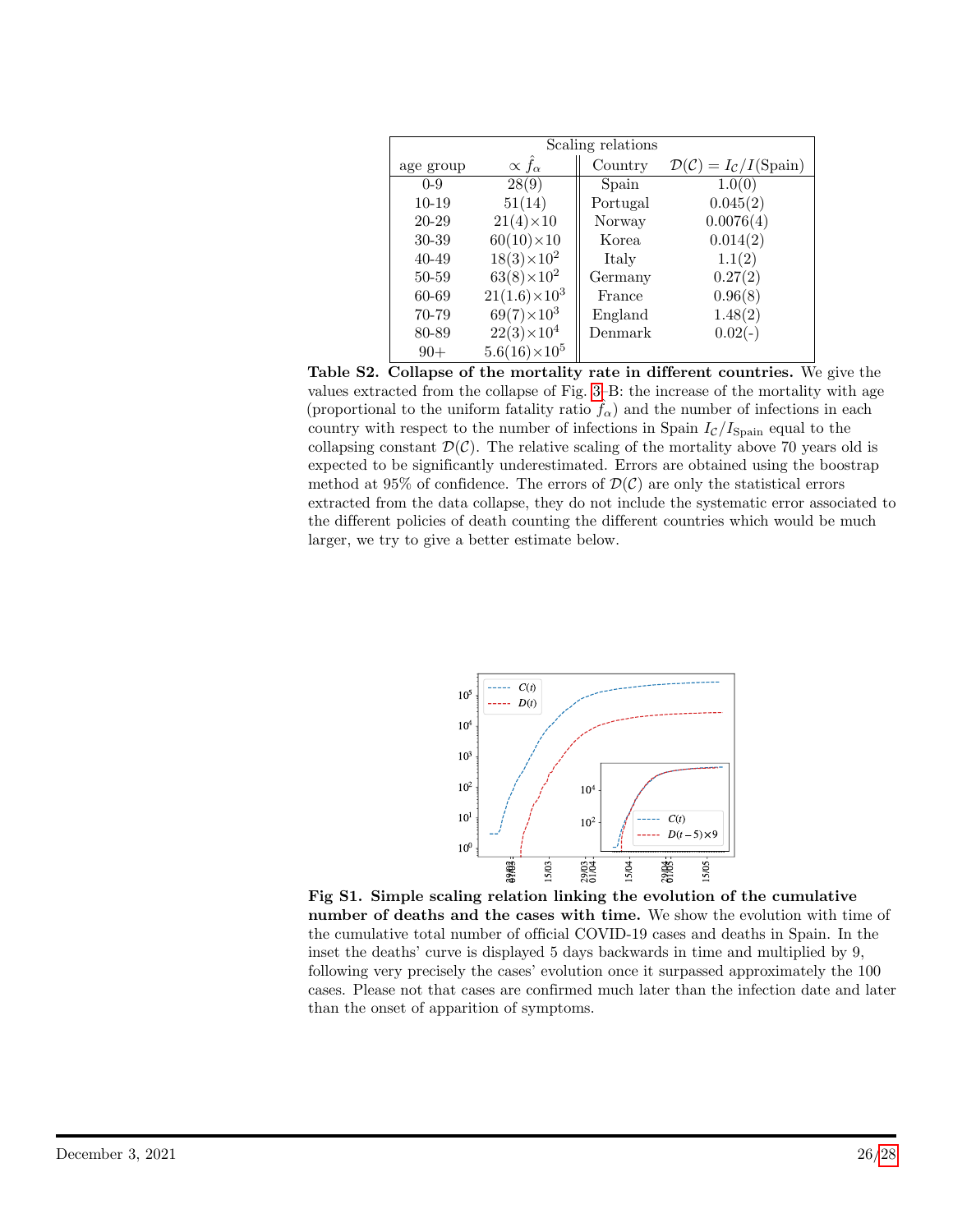<span id="page-26-0"></span>

Fig S2. Daily normalized number of deaths registered in French hospitals as function of age and time. A We show the daily measures of deaths for age group  $\alpha$  (normalized by the population density at this group),  $\Delta \hat{D}_{\alpha}(t)$ , for different dates. The darker the color, the more recent the measure. In B we show the collapse of the data when we normalize the data with the numbers of group 60-69 years old. Distinct date data collapse worse in a single curve than in the case of the cumulative number of deaths in Fig. [1](#page-5-0) because being the daily measures smaller, the fluctuations are much larger, yest, we do not observe any systematic change of the attack risk  $r_{\alpha}$  with time.